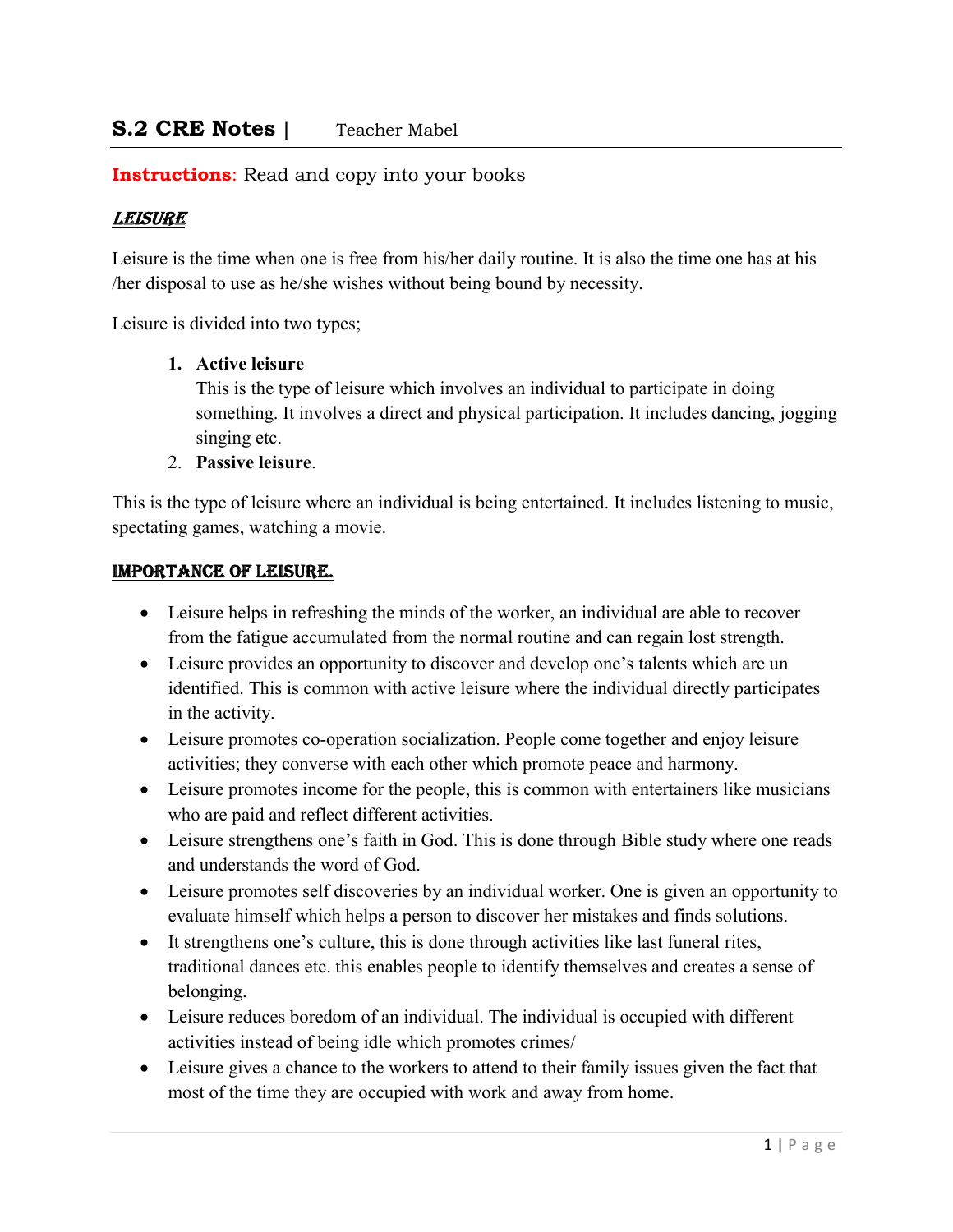- Leisure improves on the health status of an individual, sports reduces the level of sugar in the body because of sweating which reduces on diseases such as high blood pressure.
- Leisure provides education, this is through activities like listening to constructive radio programs, watching films etc. these facilitate learning.

### ImpoRtancE of LEISURE to a woRkIng mothER.

- She is able to recover her lost energy after a hectic exercise. She rests and generates new energy.
- She is able to build on her skills and talents like knitting baking during her free time. This enables her to get extra side income.
- She is able to build on her spiritual relationship with his God. She can go fellowship, engage in Bible study which draws her close to God.
- A working mother is able to strengthen her relationship with her family members, she can tell stories to her children, teach them how to cook which empowers them with skills in life.
- The working mother finds time to improve on the environment which promotes good hygiene.
- The working mother promotes culture and imparts traditional values like greeting while kneeling down which shows respect to elders.
- The working mother has an opportunity of learning what is happening around her through reading newspapers and other publications to increase on her knowledge.
- A working mother is able to engage in physical exercise by participating in jogging, other sports activities, etc. this enables them to become fit and preventing contracting diseases.
- The working mother is able to interact with other mothers, exchange ideals and they are able to add value to themselves.

## pRodUctIvE wayS of SpEndIng LEISURE.

- Join church choir which helps the youth to praise and worship God. It also keeps them busy.
- Joining productive school clubs like debate club, scripture union etc. This helps to eliminate boredom.
- Engaging in games like volleyball, netball etc. this helps them to develop talents and they become physically fit.
- Reading the bible which enables people to become spiritually strong.
- Listening to gospel music which converts them to Christianity and come to know more about God.
- By watching good movies which motivates people and draws them closer to God.
- Attending a church service which enables them listen to God's word.
- Engaging in house work which helps young people to attain skills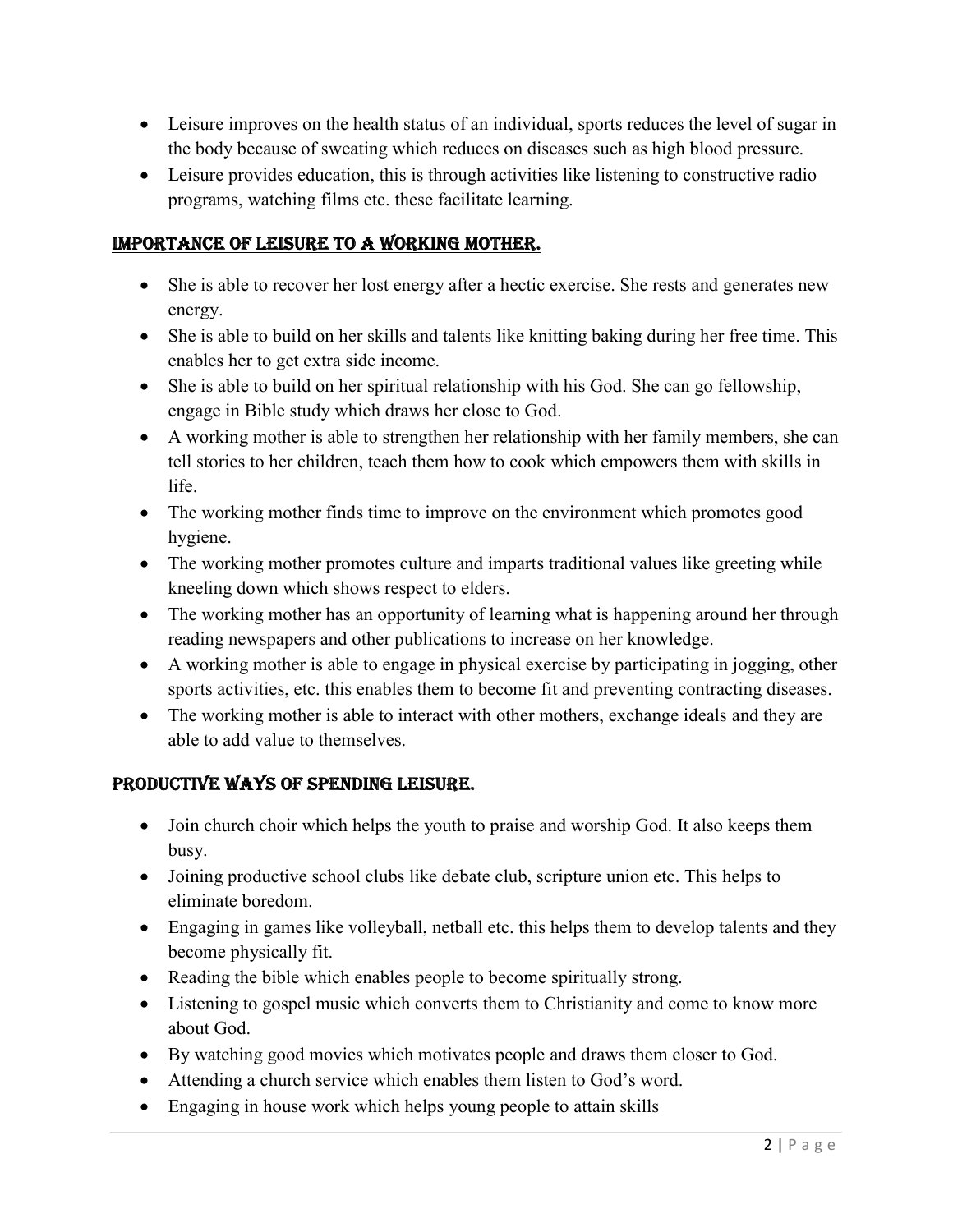- Fellowshipping and praying which helps to promote unity, share problems and get solutions to their problems.
- Reading educative Novels about positive thinking which influences people's vocabulary and helps the youth to become knowledgeable.

## UnpRodUctIvE wayS of SpEndIng LEISURE

- Watching pornographic movies e.g. fifty shades of grey which makes the youth to develop sexual feelings hence fornicating.
- Smoking which leads to spread of diseases like lung cancer which lead to death of the youth.
- Taking of drugs e.g nicotine which leads to addiction therefore leading to brain damage, and being expelled from school.
- Stealing of people's property which leads to imprisonment and at times death after being beaten by the mob.
- Night clubbing which leads to girl raping and unwanted pregnancy which may lead to abortion which is a sin before God.
- Sex abuse. E.g. prostitution which leads to spread of STD's like AIDs hence death of the youth.
- Listening to worldly music e.g. God is a woman which diverts the minds of the youth about God.
- Rumor mongering and back biting which destroy the relationship among the youth.
- Joining bad peer groups where the youth learn bad behaviors like lesbianism, drinking alcohol which causes them to be expelled from school and home.
- Gambling which makes the youth to eat their school fees and drop out of school which ruins their future.
- Participating in strikes that are against the school rules and regulations which may lead to expulsion from school.

## pRobLEmS aSSocIatEd wIth LEISURE.

- Leisure activities have got the following problems associated with leisure.
- Most leisure activities today are commercialized one.
- Had to pay money before having access to leisure activity, this promotes social differences.
- Some leisure activities promote boredom especially passive ones; they become monotonous hence denying people enjoyment.
- Gossiping is very common during leisure time especially among women which leads to breakage of relationship among them.
- The youth have developed chronic disease due to involvement in leisure activities like taking drugs, smoking which causes lung cancer and tuberculosis.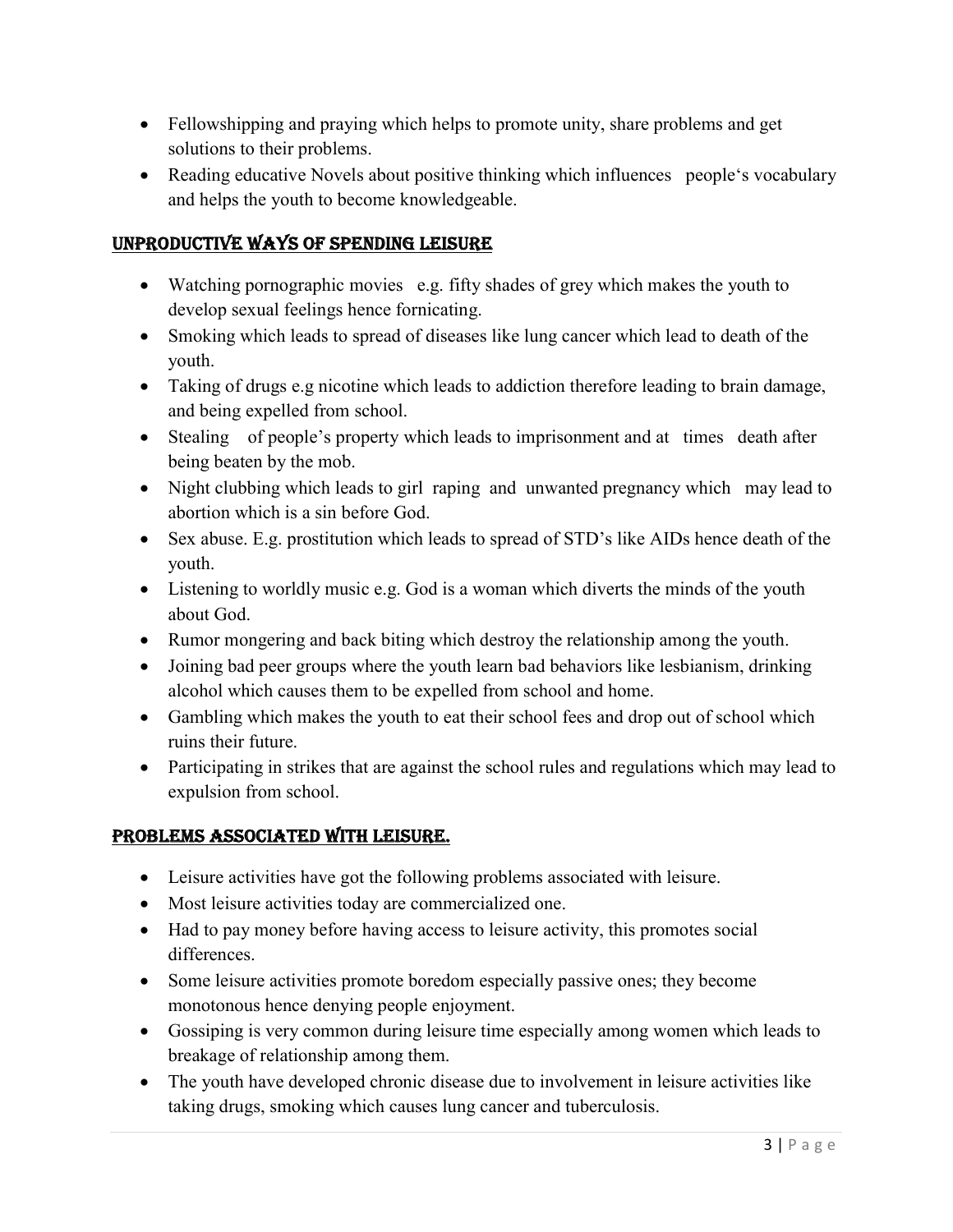- Some leisure activities are passive which kill creativity of a person and retards development of talents.
- Some leisure activities are confined in urban centre which promotes rural urban migration and its consequences.
- Some leisure activities can easily cause accidents like motor racing if not managed well.

## LEISURE IndUStRy.

Leisure industry is a business industry that aims at entertaining people e.g. cinema halls, theatres, bars.

## commERcIaLIzatIon of LEISURE.

This refers to a situation where the leisure makers aim at making money out of their leisure activities. The Public is expected to pay money before having access to the leisure industry.

### dISadvantagES of commERcIaLIzIng LEISURE.

- It leads to poverty among people because the little income that could have been saved is used to access leisure activities.
- It leads to idleness because of being expensive, many people are left to sit redundant after their daily life activities and many think evil.
- Some people are forced to engage in prostitution in order to get money so as to access leisure activity.
- It brings a lot of violence. Some people fight because bring denied to have to access.
- It makes an individual to neglect her faith because she's busy looking for money to enjoy the leisure activity other than worshipping God.
- Commercialized leisure limits the choices of the people to a few leisure activities that are not highly paid this denies people enjoyment.
- Commercialization of leisure leads to gambling as people as a person loses.
- Commercialization of leisure promotes social classes. Poor people are isolated from the rich. This creates disunity in society.
- Some people are denied a chance of developing their talents this is because some leisure makers are also required to pay some fee before they are trained.
- Some people tend to neglect their families this is caused by the desire to entertain others aimed at getting money or going for leisure alone since it is expensive.

## aLcohoLISm.

Alcoholism is a situation arising from taking of too much alcohol, this makes one drunk.

## caUSES of aLcohoLISm.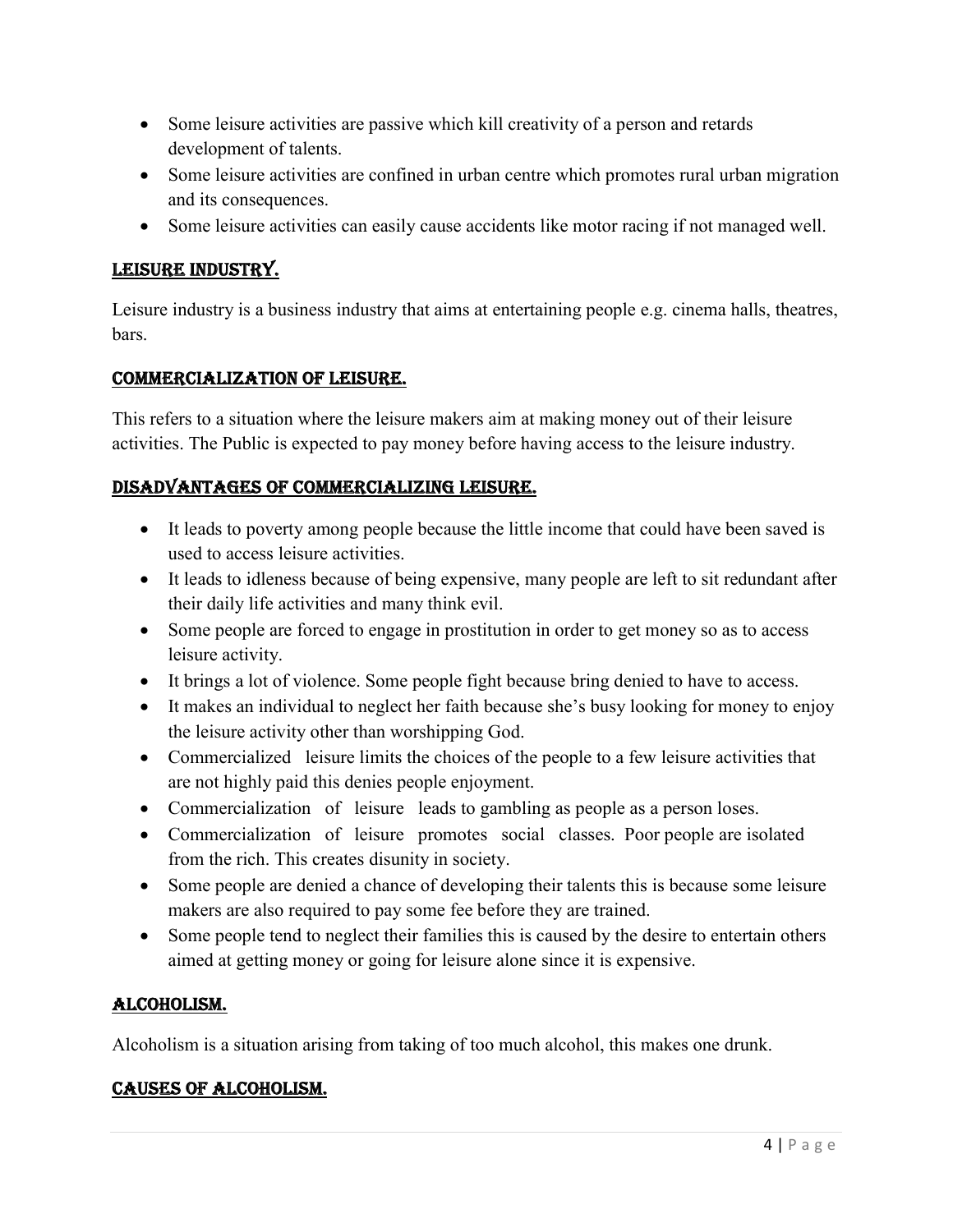- It is a sign of maturity; young people tend to feel that drinking alcohol makes them mature so they wanted to prove it.
- Some people drink because of peer group influence, they want to fit in a particular group, be sociable and acceptable.
- Some people drink because they want to gain courage while relating with others especially shy people.
- Some people drink because of curiosity, they want to find out how it feels to drink.
- Some people drink because they have too much money and want to show off the level of their riches and as a way of disposing off their income.
- Some people drink as a way of passing time and killing boredom especially after a hectic day as a form of relaxation.
- Some people drink as a form of culture, it is normal in some societies to drink and was seen as a way of life, e.g. among the Itesot of Eastern Uganda even children drink as early as one year.
- Some people drink out of excitement especially during celebrations because drinking makes the ceremony colourful.
- Some people drink because of the environment they are living and working in eg people working in a brewery are likely to drink because of easy access.
- Some people drink as a way of reliving stress. Physiological torture that makes them unable cope up with challenges in life.
- Some people drink under medicine prescription especially to people having diseases such as high blood pressure in order to reduce on the risks associated with the diseases.
- Some people drink because their parents drink (bad example from parents) so children tend to copy what their parents do.

## dangERS of dRInkIng aLcohoLISm.

- Leads to mental retardation which reduces the level one's thinking, planning and memory.
- Taking alcohol leads to unemployment this is because of failure of the individual to work regularly effectively.
- Taking alcohol may result in to taking too much debt as a result of borrowing for drinking this causes conflicts among individuals.
- Drinking alcohol results in to motor accidents as drunken drivers are unable to balance themselves property hence causing road accidents.
- Taking alcohol is a sin before God and drunken will never inherit the kingdom of God because it is evil (Galatians 5:19-22).
- Taking too much alcohol is damage to human lift it causes damage of the nervous systems and the liver which leads to.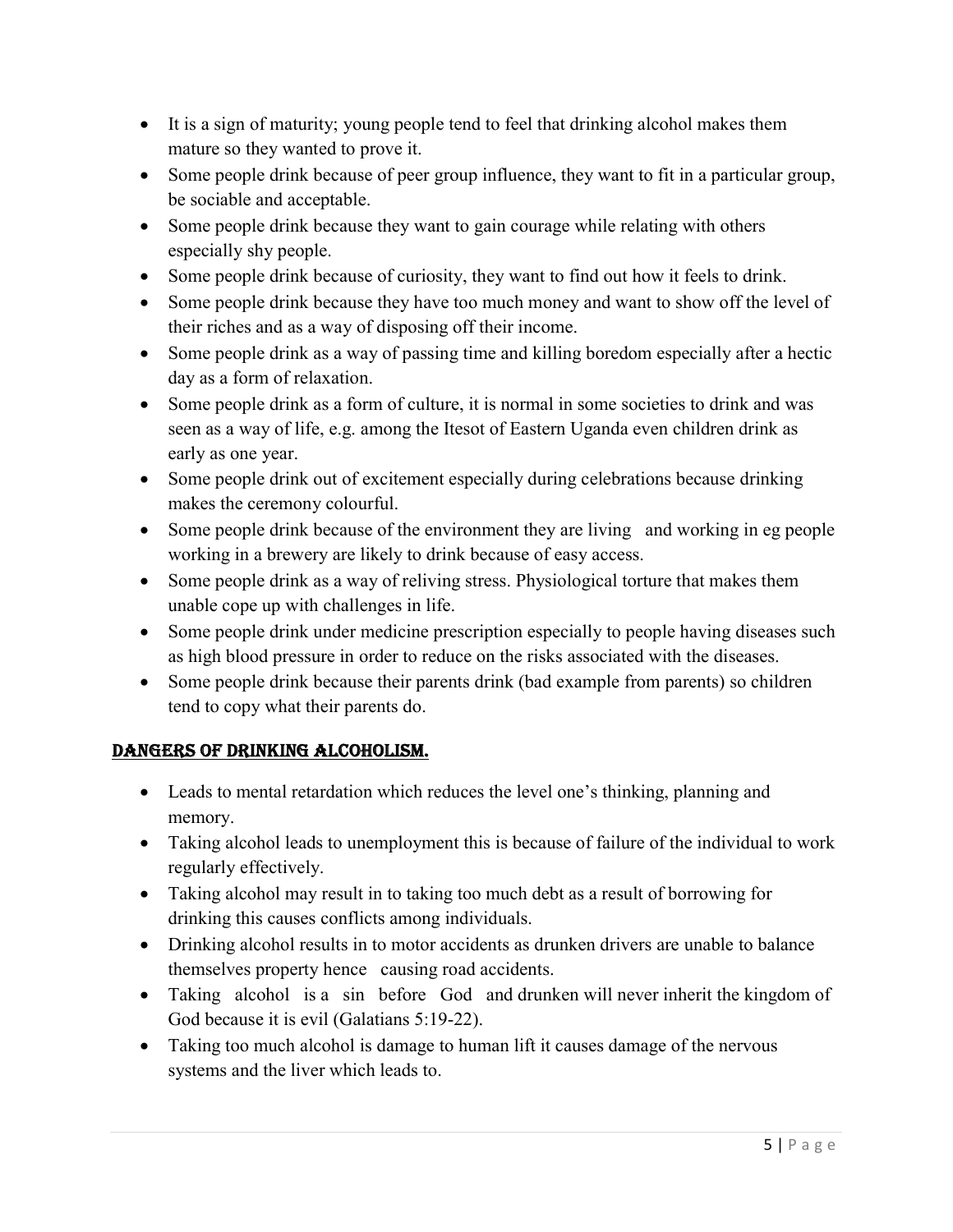- Drinking of too much alcohol leads to family neglect due to since much money is used to take alcohol leaving family members to suffer from lack of back needs of life.
- It leads to poverty as much of the money is spent on drinking and less is saved for the future.
- It leads to school dropout as no school interested in students to drink and it's against the school rules and regulation.
- It leads to child abuse as drunkards fail to urban centers to control themselves sexual after drinking and end up raping girls which at times leads to unwanted pregnancies.
- Taking alcohol results into moral decay as drunkards urinates and defecates along the road, fall along road sides and fight with wives because of lack of self control.

# wayS In whIch a chRIStIan can SpEnd hER /hIS LEISURE tImE.

- A Christian can preach the word of the God to non-believers as a way of converting them to Christianity.
- A Christian attends community celebrations likes weddings, graduations parties in order to identify with people e.g. Jesus attended a wedding at Cana where he turned water into wine.
- A Christian can visit his friend during leisure time in order to strengthen their relationship.eg Jesus visited his friends Mary and Martha and dined with them. (John 2:1ff).
- A Christian can spend his free time praying and praising God for his goodness.
- A Christian can spend his time telling stories and enjoying them and know the meaning e.g. Jesus enjoyed the story of the Good Samaritan woman at the well. (John 34:1).
- A Christian can spend free time having fellowship with other members so as to share the word of God and encourage fellowship in the early church where they shared their possessions.
- A Christian can spend his leisure time through making pilgrimages so as to strengthen his faith .e.g. Jesus visited Jerusalem a holy place annually.
- A Christian can spend leisure playing with children in order to have fun e.g. Jesus played with the children and he pointed out that the kingdom of God belonged to them.
- A Christian can spend his leisure time by developing his skill through hard work e.g. weaving.
- A Christian can spend his leisure by reading Christian literature such as the Bible and Christian magazines.

# LEISURE In afRIcan tRadItIonaL SocIEty.

 Leisure in ATS was active in nature, people participated in leisure activities and enjoyed themselves.eg singing and dancing.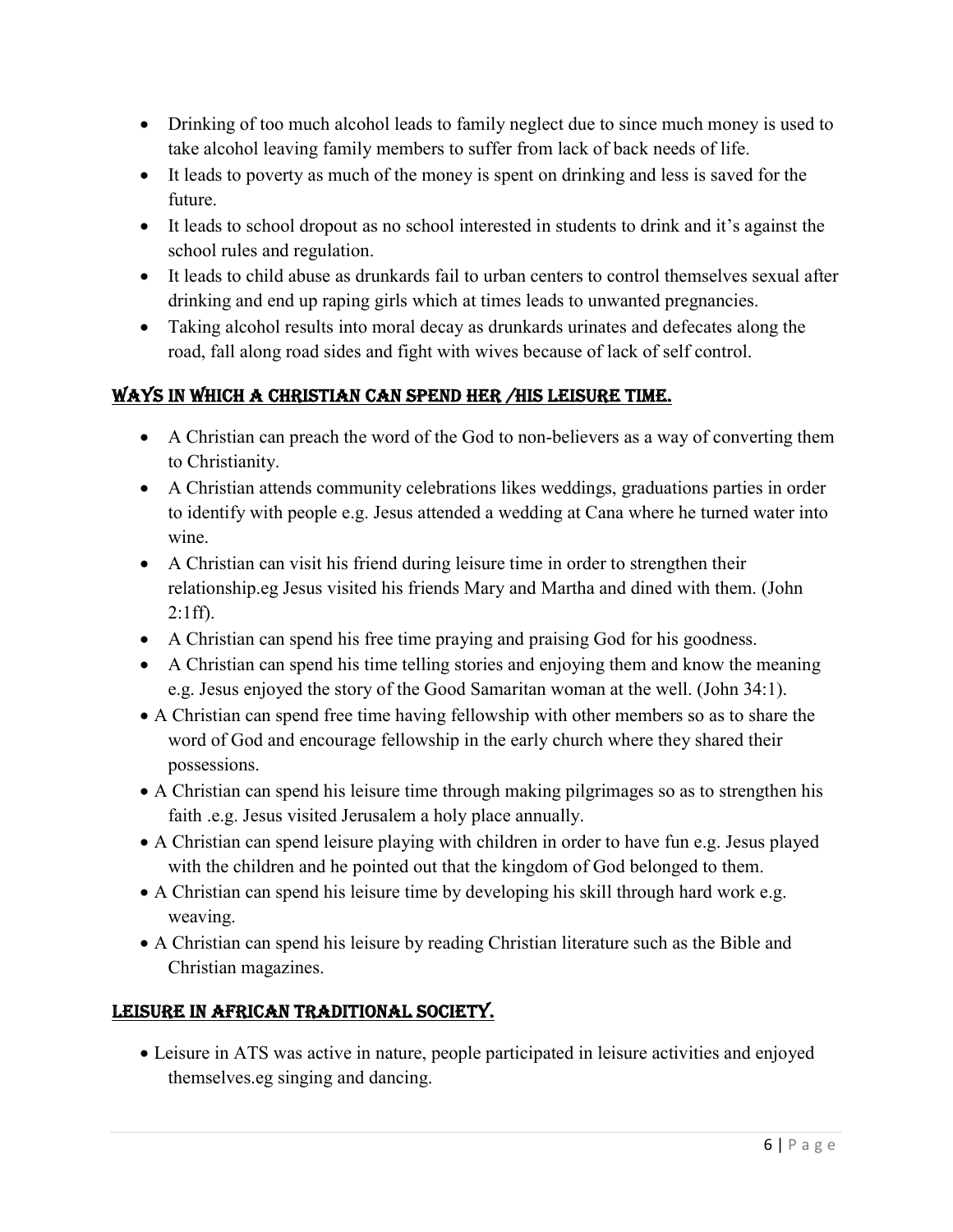- Leisure in ATS was free of charge, therefore all people had access to leisure activities, they relaxed and enjoyed.
- Leisure in ATS involved thanksgiving and appeasing the spirits, gods ancestors for their lives e.g. among the Itesot in Eastern Uganda.eg Ajono was poured on the ground in order to thank god for the good harvest that they got.
- Leisure in ATS involved carrying out important community celebrations e.g. child naming and circumcision rite as a way of preserving the traditions of the community.
- In ATS there was no special time designed for leisure .It was Mixed up with work, they went hand in hand and it was done at the same time e.g. Among the Acholi of northern Uganda they used to grind millet and sung songs.
- Leisure in ATS involved visiting friends and relatives which was a way of promoting friendship and togetherness in the community.
- Leisure in ATS was used for conducting prayers whereby they dedicated themselves to gods and communicated the needs to gods.
- In ATS they carried out mock battles that aimed at encouraging the individuals to be able to defend themselves in case of external attacks.
- Leisure in ATS was spent by attending beer parties where elders discussed issues concerning their communities and got solutions to their problems.
- Leisure in ATS was conducted by women to beautify them so as to appear attractive before the opposite sex and get marriage partners, the smear their bodies and appear beautiful before the opposite sex.
- Leisure in ATS was communally organized and celebrated by all people in a given community. They organized wedding which promoted unity in a community.

# ImpoRtancE of LEISURE In atS.

- Leisure provided fun and enjoyment to members of the community through signing e.g. kadodi dance among the Bagisu of eastern Uganda which was carried out during circumcision for fun.
- Leisure enabled people to get their marriage patterns by looking attractive before the opposite sex through beautifying themselves e.g. the Bahima.
- Leisure in ATS created /promoted co-operation among the traditional Africans as they come together in beer parties they were able to socialize this promoted a spirit of togetherness.
- Leisure promoted courtship among the people. The men and women who were attracted to each other were able to came together and build a relationship which ended into marriages.
- Leisure helped the traditional Africans to earn a living. This was through activities such as hunting where they got food for survival.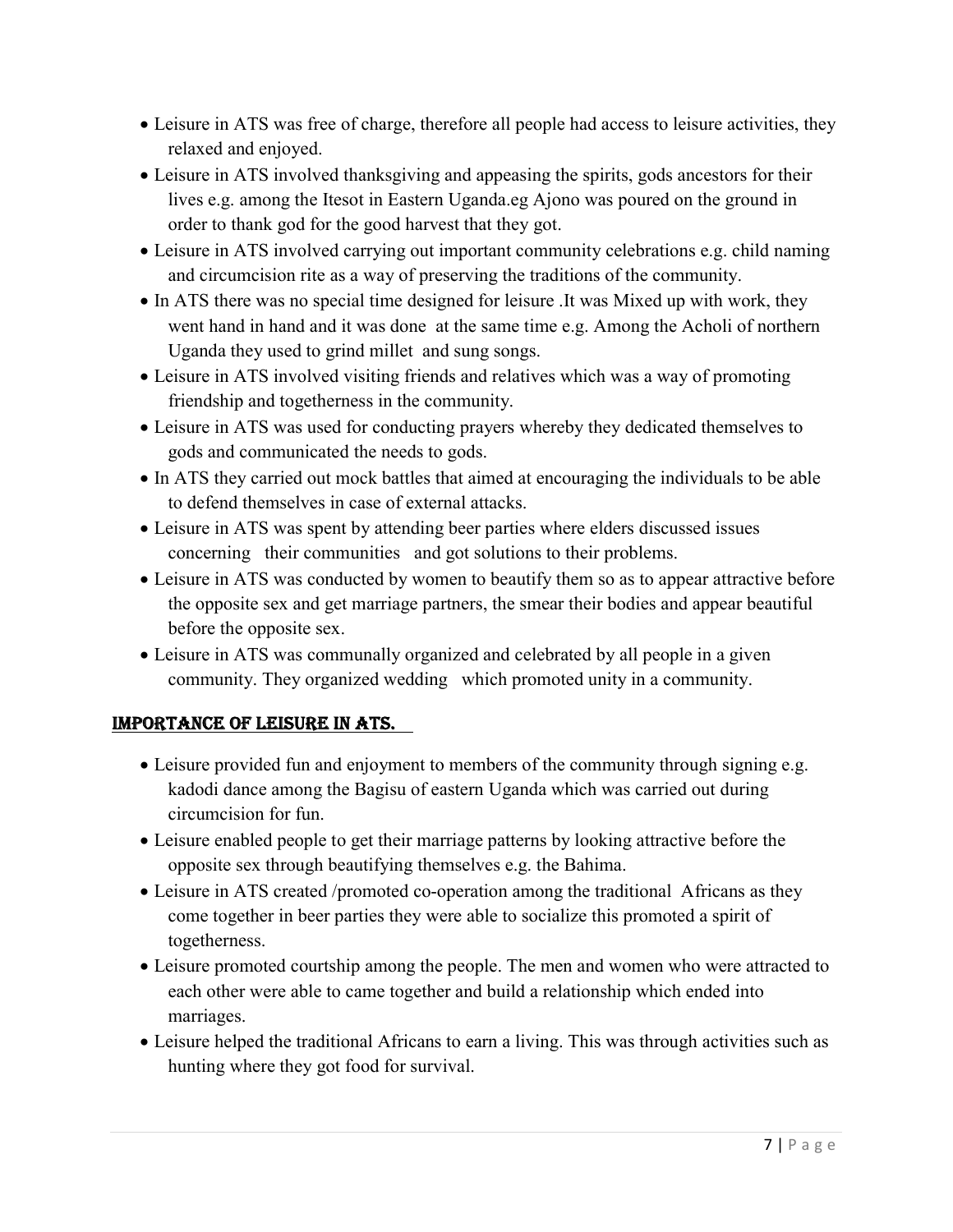- Leisure helped to strengthen and build relationships among the traditional Africans; this was made possible through visitations and coming together.
- Leisure helped the tradition Africans to identify and develop their talents which they used to serve others and entertain them through activities such as dancing, singing and wrestling.
- Traditional Africans had moment of joy and satisfaction this was through leisure, this was through activities.
- Leisure had a religious significance; it helped people to a good relationship with their Gods through sinning, praying and offering sacrifices to the ancestors and Gods.
- Leisure activities created cultural enrichment and awareness.
- Informal education was passed on to put about their culture and customs through proverbs, songs and stories by the elders.
- Leisure gave the opportunity of sharing ideas; this was particularly true during beer parties that helped in the smooth running in the community.
- Leisure in ATS, helped people to rest their bodies through sleeping which helped in the smooth to relax after hectic day.
- Helped people to recall important event in life child naming funeral rites. They would remember the lives of the dead relatives who were important to them.

## bEER paRtIES

- These were ceremonies organized by family members in order to enjoy life and be happy.
- Beer party was a common way of enjoying leisure and during these parties; important issues and ideas were discussed such as marriage land transactions, clan issues political and social affairs of the village.

#### ImpoRtancE of bEER paRtIES.

- Beer parties encouraged co-operation among people in the village. Men and women in the village communally brewed beer and drunk it e.g. some provided pots, millet sorghum etc.
- It was during beer parties that new friends were made and old friends cemented. This helped to build relationships and reconciliation within the community.
- Beer drinking provided entertainment to the people since it involved a lot of dancing during the occasion which helped them to kill boredom.
- Beer was used to quench thirst. Some types of beers were prepared and taken by the members when they were thirsty. E.g. Malwa.
- It was a source of nourishment. Beer drinking provided energy to the people and also built up their bodies so they were able to do some constructive work.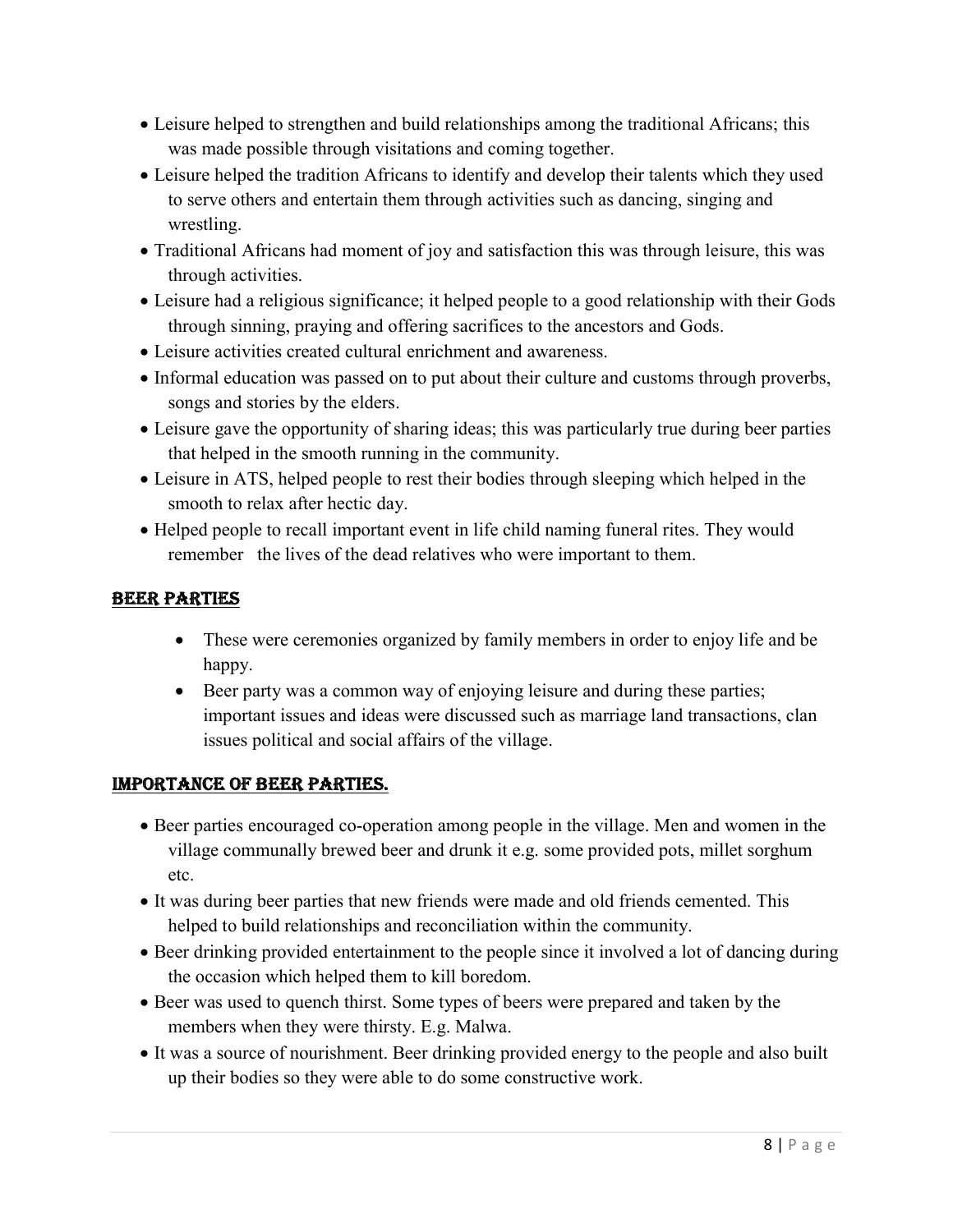- Beer parties were kind of consolation and misery to people e.g. after losing a person they would take beers to forget their problems.
- Beer parties promoted discipline among the people. They had a chairperson who was a source of information. Whoever wanted to talk had to pass through him.
- Beer parties were occasions where people discussed problems faced in their societies as like famine and were able to get solutions to their problems.
- Beer parties were free and this promoted socialization among members since they came together during the occasion to discuss the social life.
- Beer parties acted as a way of thanking people work done especially after community work. In Buganda they were served with Omuramba
- Beer taking was a sign of maturity. it was taken after initiation from child hood to adult hood. E.g. in Mbale among the Bagisu circumcised boys were allowed to take beers since they were considered to have growth.

# SImILaRItIES bEtwEEn LEISURE In atS and today.

- In both societies leisure helps in the making of relationship between people through visiting friends, relatives and carrying out of charity.
- In both societies, leisure helps in development of skills and talents such as knitting singing weaving and dancing.
- In both societies, leisure encourages cultural development and awareness through cultural activities such as weddings, naming of children, funeral rites. Etc.
- In both societies leisure is for spiritual development through prayers, singing and dancing to God as a way of thanking. Him for the good things done.
- In both societies, leisure is for physical development through participating in activities like wrestling, swimming singing.
- In both societies' celebrations like beer parties were part of enjoying leisure, they provide fun and entertainment.
- In both societies, leisure helps to bring out unity and co-operation among people through community celebrations such as organizing wedding and cleaning the wells.
- In both societies, leisure helps people to develop socially by participating in activities like beer parties where people discuss their problems and find solutions.

## dIffEREncES bEtwEEn LEISURE In atS and today.

- In ATS, leisure was active while today most leisure activities are passive like reading hovels and watching plays. Etc.
- In ATS, leisure was free and everyone participated in the leisure activity where as today, leisure is commercialized and very expensive.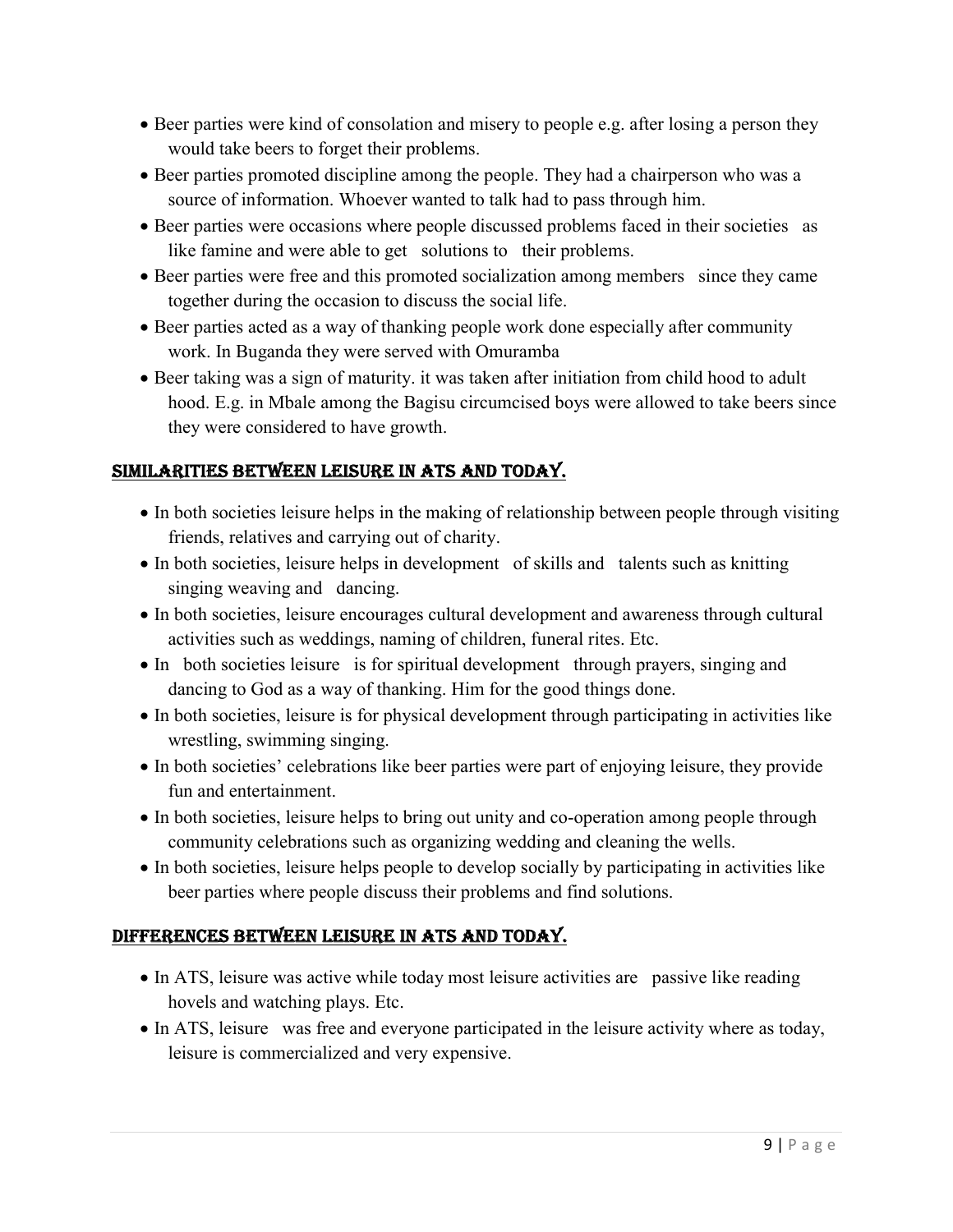- In ATS, leisure time was mixed up with work, people had time to work and at the same time have leisure while today: work is separated from work. It's done after work, weekends and public holidays.
- In ATS leisure promoted morality and encouraged sex education while today, it is associated with a lot of immorality through activities like sex abuse and taking of drugs.
- Leisure in ATS was for community building. I.e. it was communal. It was celebrated through beer parties everybody had to attend while today, leisure is individualistic i.e. people spend leisure on their own.
- Leisure in ATS was aimed at imparting cultural and moral values through initiation rites and informal education where as today there is cultural and moral degeneration due to western culture.
- Leisure in ATS was greatly valued and it was mainly for building good relationships with the ancestors and the Gods through worshipping and praising them where as today leisure is greatly abused and most of it is un-Godly e.g. practicing sexual immorality over drinking and over smoking.

## LEISURE In chURch.

#### EaRLy chURch.

#### (how thE apoStLES SpEnt thEIR LEISURE tImE)

- The apostles preached the gospel during their free time and people got converted to Christianity e.g. Peter preached the gospel in one day and 3600 people got converted.
- The apostles carried out pilgrimages to holy places to give thanks to God each year.
- The Apostles used their time to teach their converts catechism which was aimed at enabling them to understand God better and grow up in their Christian faith.
- The Apostles shared meals where the Christians brought food together and shared it as a way of showing unity among Christians.
- The Apostles used their leisure time to receive and share the Eucharist as Christ commanded. It was intended to remember the death of Christ and how he died for our sins.
- The Apostles wrote Epistles (letters) which people used to read and understand God's eg St Paul wrote the letter of Ephesians which helped to strengthen the Christians.
- The Apostles baptized the new converts during their leisure as a way of introducing them to the family of God e.g. Paul baptized the family of Stephen after accepting Christ and they joined God's family.
- The Apostles healed the sick from different disease which made them to live a happy life.eg peter healed a lame man who used to sit at the beautiful temple.
- They gave out charity to the needy which helped them to grow stronger in faith.eg Dorcus used to saw clothes and would give them to the needy in their locality.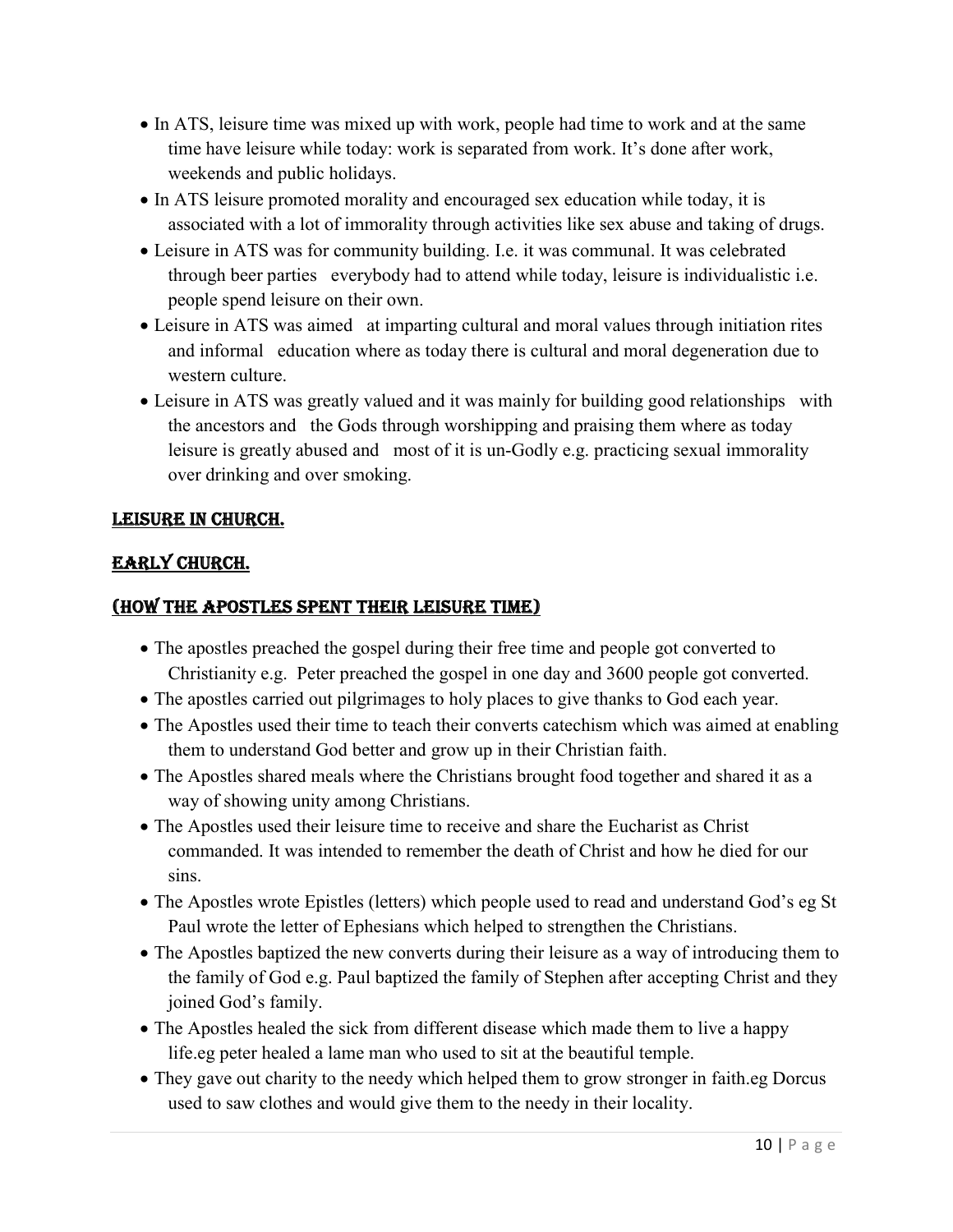- The Apostles carried out fellowship among themselves in order to comfort each other and this promoted growth in Christian faith as they read the word of of God.
- The Apostles carried out prayers during their free time which enabled them to communicate to God, e.g. one day the Apostles were praying from the house of Mary, the mother of John mark and peter got released where he had been jailed for preaching God's word.

#### LEISURE In thE mIddLE agES.

The main leisure activities during this period included the following;

- A good number of Christians enjoyed drama during leisure time, such plays were based on Bible stories, and they were mainly acted around market squares of the town.
- Reciting stories was an important way of spending leisure. These stories were about pagan gods whom the Christians had denounced.
- Christians enjoyed cruel entertainment, this included fights between women and women, men and men, men and wild animals. They were common in Roman Empire.
- Some Christians wrote books which were good and interesting. This was intended to make Christian literature available for reading in any place at any time.
- Christians got involved in drawing of pictures and making sculptures. They painted pictures of Jesus as being a good shepherd and his mother Mary.
- The Christians decorated churches during their free time and made them look attractive and fit for prayers. The churches were made beautiful using curving of wood and stones that were brightly coloured.
- Some Christians enjoyed the beauty of creation during his free time e.g. St Anthony lived in a specific place because he loved its beauty.
- Some Christians worshipped God during their free time e.g. St Francis of Assisi was in charge of this important aspect of the church .He called on his followers to worship God in humblest way possible.
- Some Christians carried out charitable work. They helped the disadvantaged, i.e. the widows, poor and the orphans by giving them basic needs.
- Leisure activities disapproved in church history by St Augustine/puritans.
- He disapproved drinking of alcohol among Christians; the alcoholic drinks were seen to be too strong that could eventually carry the Christians away from their ideal practices.
- The puritans disapproved obscene jokes; this is because they did not portray the true characteristics of a true Christian life that required an individual to be holy.
- The puritans disapproved dancing and listening to world music. To them such songs that neither worshipped God nor praised him were unhealthy for Christians because they contradicted the gospel message.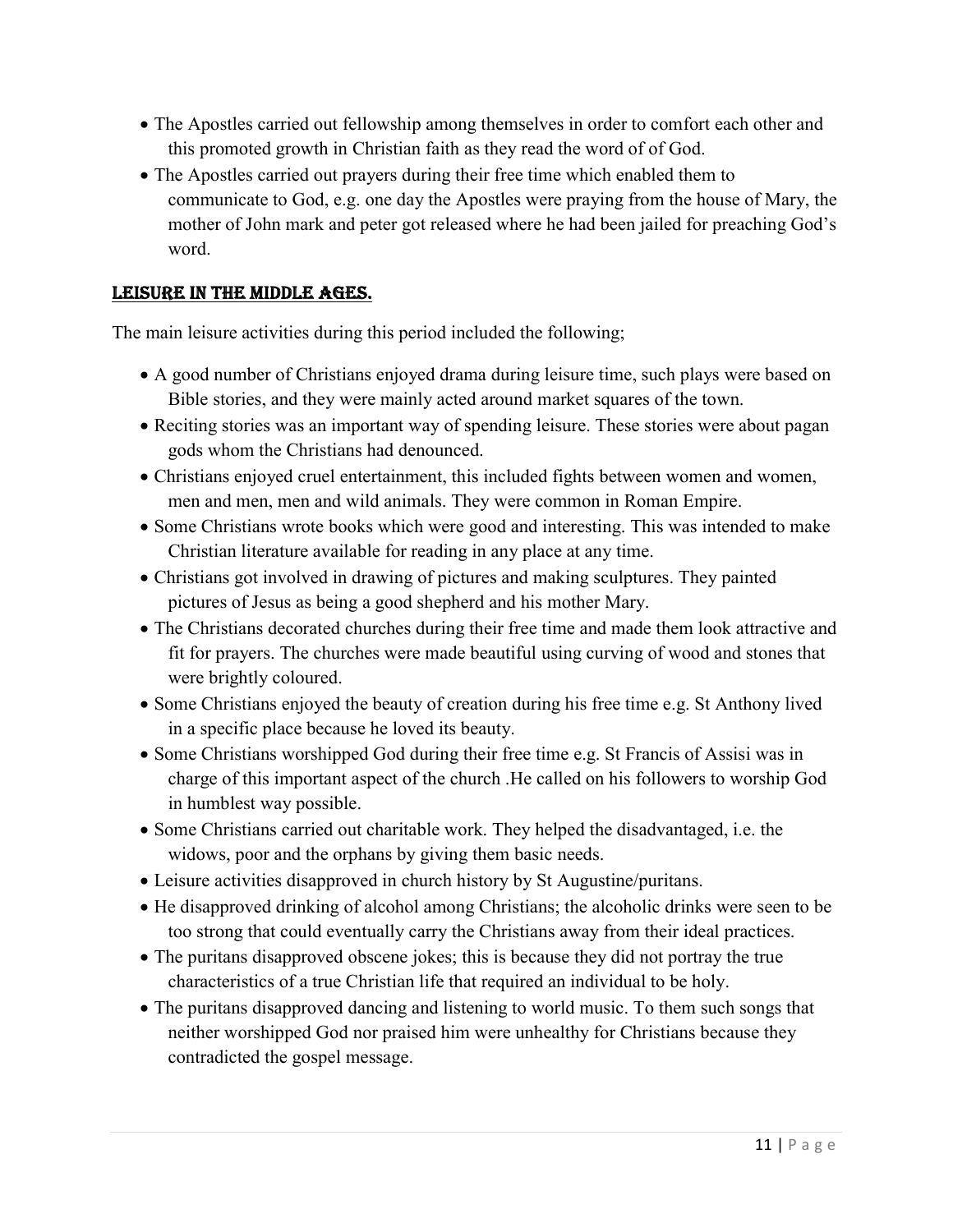- St Augustine condemned showing off or public display of material possessions (wealth) manifested in items like fine clothes, jewels etc. This was considered as pride extravagance and selfishness to the disadvantaged and the poor.
- St Augustine condemned idol worship; Christians were surrounding themselves with pictures and stories of Christian Heroes during their free time. This was a danger to Christians who would backslide and joined idol worship.
- The puritans condemned fights between naked women; such fights caused bodily injuries and even claimed lives of some people.
- The puritans also disapproved reading and listening to immoral literature. Such literature contained sexual issues, fights and violence. This caused injustice in society and made people turn away from God.
- St Augustine disapproved participation in unhealthy and childish games like eating, laughing, crying, and shouting competitions. These had nothing to do with community and personal development.
- The puritans disapproved fights between men and wild animals like lions which had been starved until they were fierce. This led to death of people.
- The puritans condemned fights between men and men. These men were either slaves or prisoners who could fight to death point and the fight was enjoyed. This was evil as it led to bodily harm and death of some people.

## mISSIonaRy contRIbUtIon In thE fIELd of LEISURE.

## poSItIvE contRIbUtIon.

- They introduced leisure activities like fellowship, prayer meeting where the word of God was taught.
- They introduced charity activities and service based on Christian teaching e.g. visiting the sick in order to get God`s blessing.
- They introduced new types of musical instruments such as pianos, keyboard, Guitar which helped in praising and worshipping God.
- They introduce Saturday and Sunday as days of prayer to God to thank Him for the good work done.
- They introduced Bible reading, Church choir and Church music All this was aimed at edifying.
- They introduced drama and music based on Bible stories such as Noah and the flood. This made Christians to live an obedient life.
- They introduced religious feast day such as Christians and Easter where the Christians remember the birth and death of Jesus Christ the Lord and savior.
- They introduced new games such as volleyball and football which helped people to relax and become physically fit.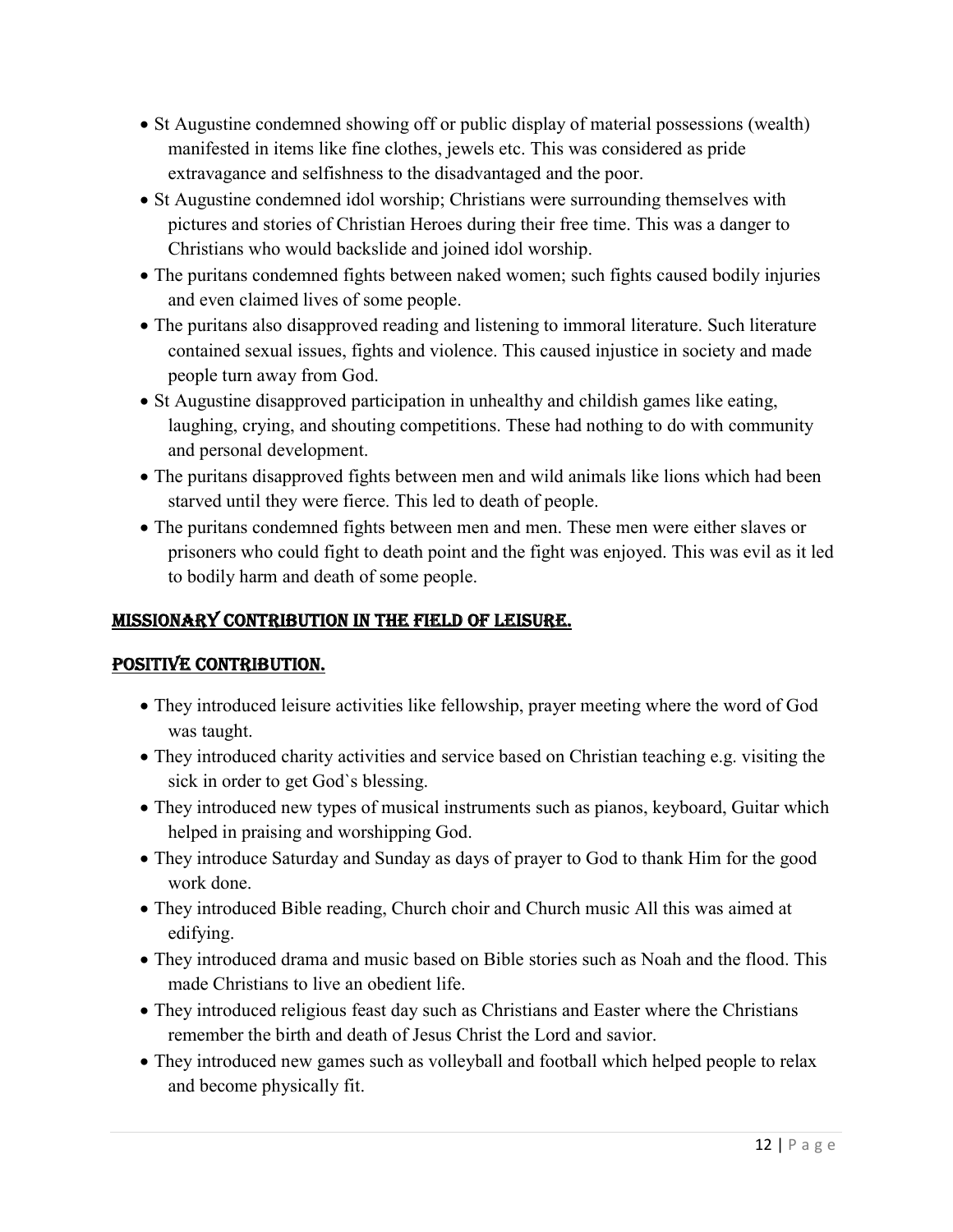- They built churches and encouraged Africans to go there for prayers during leisure time and pray to God their Creator.
- Missionaries involved African in catechism where they taught people about Christian instruction which helped them to trust in God.

#### nEgatIvE InfLUEncE.

- The missionaries believed that African culture was bad because they worshipped so many gods.
- The missionaries condemned initiation rites, this is because vulgar and abusive language was used and it was climaxed by immoral sexual activities e.g. twin dancing.
- The African way of worshipping God was condemned this is because Africans worshipped many gods and some places carried out child sacrifice.
- Dances like Nankasa among Buganda and Imbale among the Bagisu were believed to be un Christian because the aroused people sexually.

#### aSSIgmEnt;

#### If St. Augustine was to come to Uganda, what leisure activities would he condemn and why?

# If St. Augustine was to come to Uganda, he would condemn leisure activities like the following;

- St. Augustine would condemn fighting; this does not portray the true characteristics of a true Christian life that required one to friendly to another.
- St. Augustine would condemn drinking of alcohol among Christians. The alcohol drinks are too strong that can eventually carry the Christians away from their ideal practices.
- St. Augustine would condemn initiation rites such as naming of children names of ancestors who were not true Christians because he considered this as unchristian.
- St. Augustine would condemn watching some television shows which pornography and sex related items which arouse sexual desires in people hence sexual immorality.
- St. Augustine would condemn secular worldly music. This does not portray the true Christian characteristics that a true Christian should portray.
- St. Augustine would condemn the dressing of the youth such as girls where skimpy short dresses and skirts and boys balancing their short which leads to sexual arouse among Christians which does not please God.
- St. Augustine would condemn social media use by the youths because it has led to rapid exposure of the young to pornography which ruins their culture.
- St. Augustine would condemn dleness among Christians because it results them to committing crimes such as theft and prostitution among them.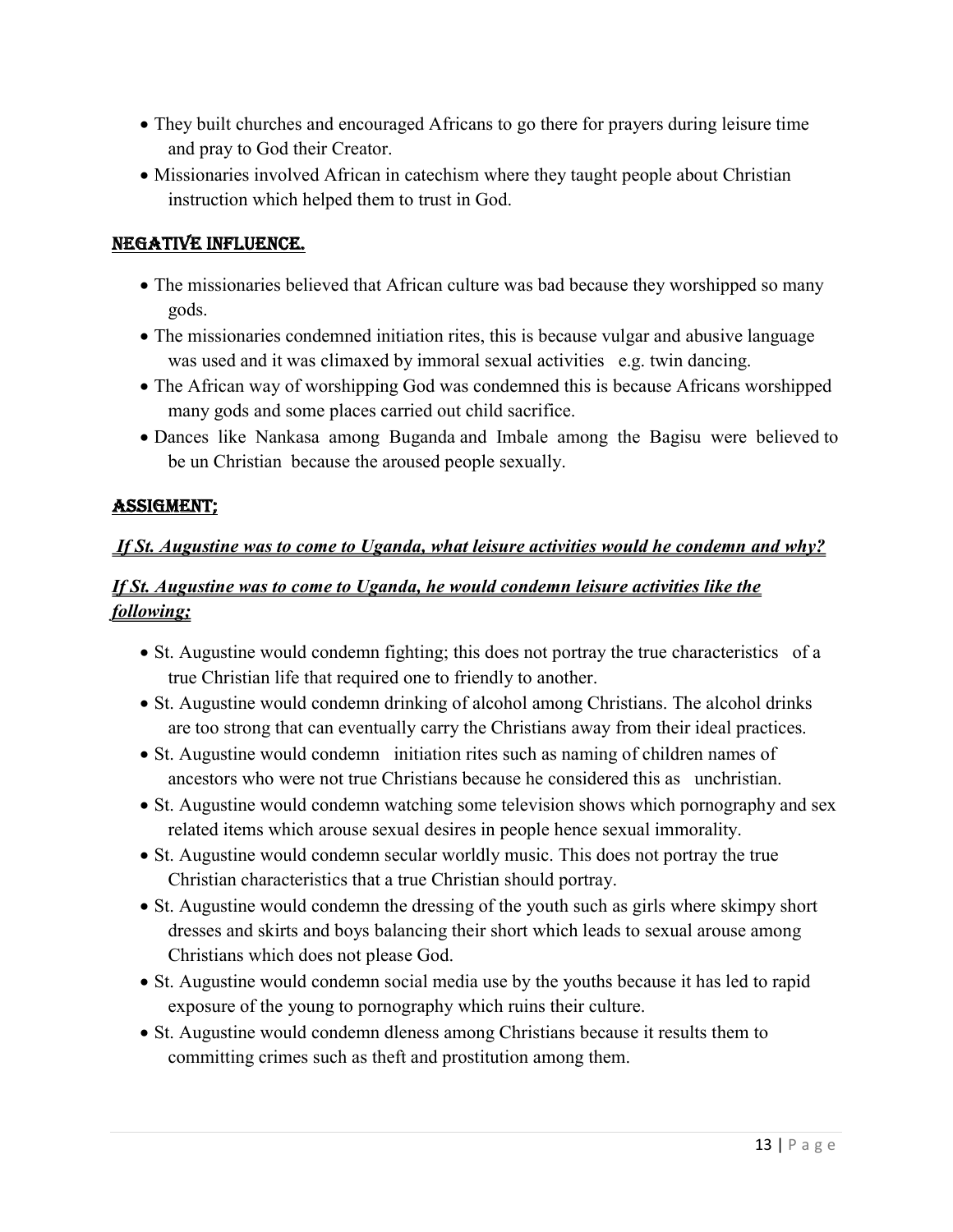- St. Augustine would condemn visiting of beaches on Sundays during their leisure that should be for glorifying God and going to church because visiting of beaches is a waste of time and culture.
- St. Augustine would condemn smoking by the youths and some elders because it`s a waste of money, time and leads to chronical diseases like cancer.
- St. Augustine would like condemn Night discos especially among the youth where by drink a lot of alcohol and wear indescently. This also encourages sexual immorally which is a sin before God.

# a. oLd tEStamEnt.

- The Old Testament teaches that leisure is a God given which should be promoted e.g. God worked for 6days rested on the day. [Gen1].
- The Old Testament teaches that resting after work obligation therefore, we should rest after work e.g. in book of Genesis, God rested after creation of the in 6days.
- The Old Testament teaches that there is time for everything, time for work and for leisure so people should balance their life. [Ecclesiastes 3:1-11].
- The O.T teaches that leisure is good time for paying visits to friends. Job's three [3] friends visited him to sympathies with him. [Job 2:11-12].
- The O.T teaches that leisure is a time for repentance for the sins committed to God i.e. leisure is used to call people back to God.
- The O.T teaches that Sabbath is a day for the Lord they should be kept holy and should be free from work but worshipping God. {Exodus 20:5}.
- The O.T teaches that leisure is for making pilgrimage to holy places to strengthen one's faith. E.g. The Israelites went to Jerusalem time to worship God.
- The O.T teaches that leisure is a time for in order to get answers from God concerning our problem e.g during leisure time Hannah went to the temple and prayed for a child and God blessed her with the son called Samuel. {1samuel 1:9-18}
- The O.T teaches that leisure is a time that God talks to his people through dreams therefore we must listen to God`s voice during leisure. Samuel was called at night when sleeping and was made prophets.
- The OT teaches that leisure should be used for constructive activities that glorify god. E.g. in the book of Genesis, when Adam had rested God created Eve from him and this changed Adam's condition of life. (Gen 2:21-25)
- The O.T teaches that leisure is for reflecting on God's creation and wonders of the world around them so as to appreciate God. E.g. God was pleased with his creation and concluded that it was beautiful (Gen).

## LEISURE In thE nEw tEStamEnt.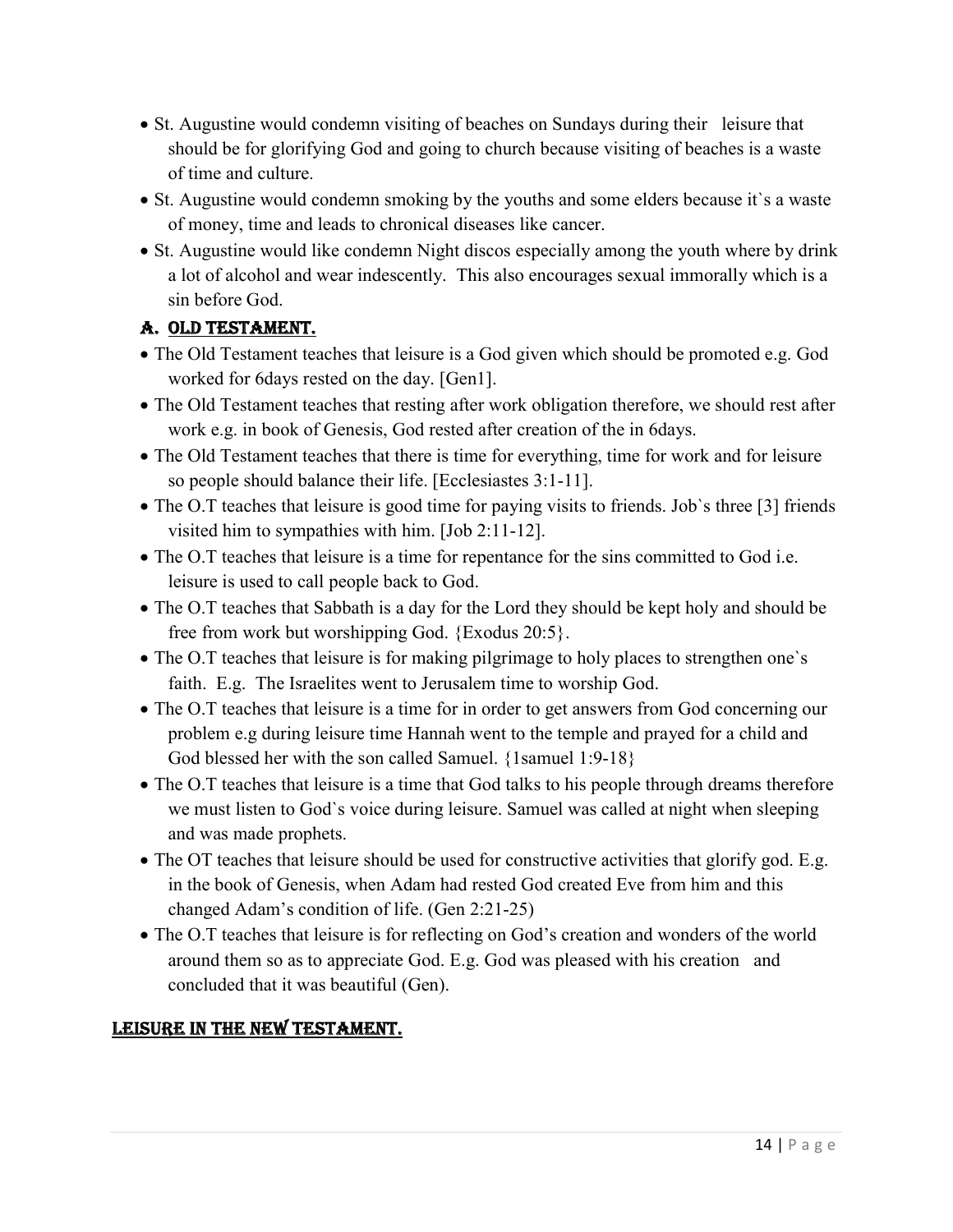- The N.T teaches that leisure should be used to help those who are suffering in order to give them comfort e.g. Jesus during his leisure time visited those who were sick and healed them like Peter`s mother-in-law .{Mark 1:29-30}
- The N.T teaches that leisure should be used to party and celebrate with others so as to have fun e.g. Jesus attended the wedding at Cana where he turned water into wine. {John 2:1- 14}
- The N.T teaches that leisure should be used for prayer to God in order to overcome difficulties in life e.g. Jesus called on his disciples to leave the crowd after preaching and go to a lonely place and pray.{Mark 6:31}
- The N.T teaches that Sabbath should be observed as a day for the Lord to thank God for the good thing He has done e.g. Jesus observed the Sabbath e.g. going to the synagogues for prayers.
- The N.T teaches that leisure is for fellowship and celebrating the Lord`s super to remember Christ`s death for our sin`s e.g Jesus had the last supper and requested to celebrate it with his disciples.
- The N.T teaches that leisure should be used for its right purpose rather than enslaving man e.g. Jesus said the Sabbath was made for the good of man and not man for the Sabbath.
- The N.T teaches that leisure should be for playing with children to give them company. E.g. Jesus enjoyed the company of the children. He played with them freely in his arms and he pointed out that the kingdom of Heaven belongs to the children. (Mark 10:13-16)
- The N.T teaches that leisure should be used to engage in Christian Instruction or interpret scripture. E.g. Mary and Joseph left Jesus behind interpreting scriptures to the religious leaders. {Luke 2:46-47}
- The N.T teaches that leisure should be for resting after work to regain the last energy. e.g. Jesus called his disciples to go to a lonely place and rest and leave the crowd after preaching to them. {Mark 6:31}
- The N.T teaches that leisure should be used for story telling so as to pass time and learn something from the story e.g. Jesus had a conversation with a Samaritan women at Jacob`s well.{John 4:7}

## ImpoRtancE of Sabbath In thE oLd tEStamEnt.

- It was a day of thanking God for life and energy being given to some throughout the six days of the week.
- The Sabbath was used to create relationship with other people through joint prayers visiting each other .etc.
- The Sabbath day helped the Israelites create unity among them because it was a day when they would meet in the temple to worship God.
- The Sabbath was seen as a day of purification of man`s heart through sacrifices .e.g. sin offering.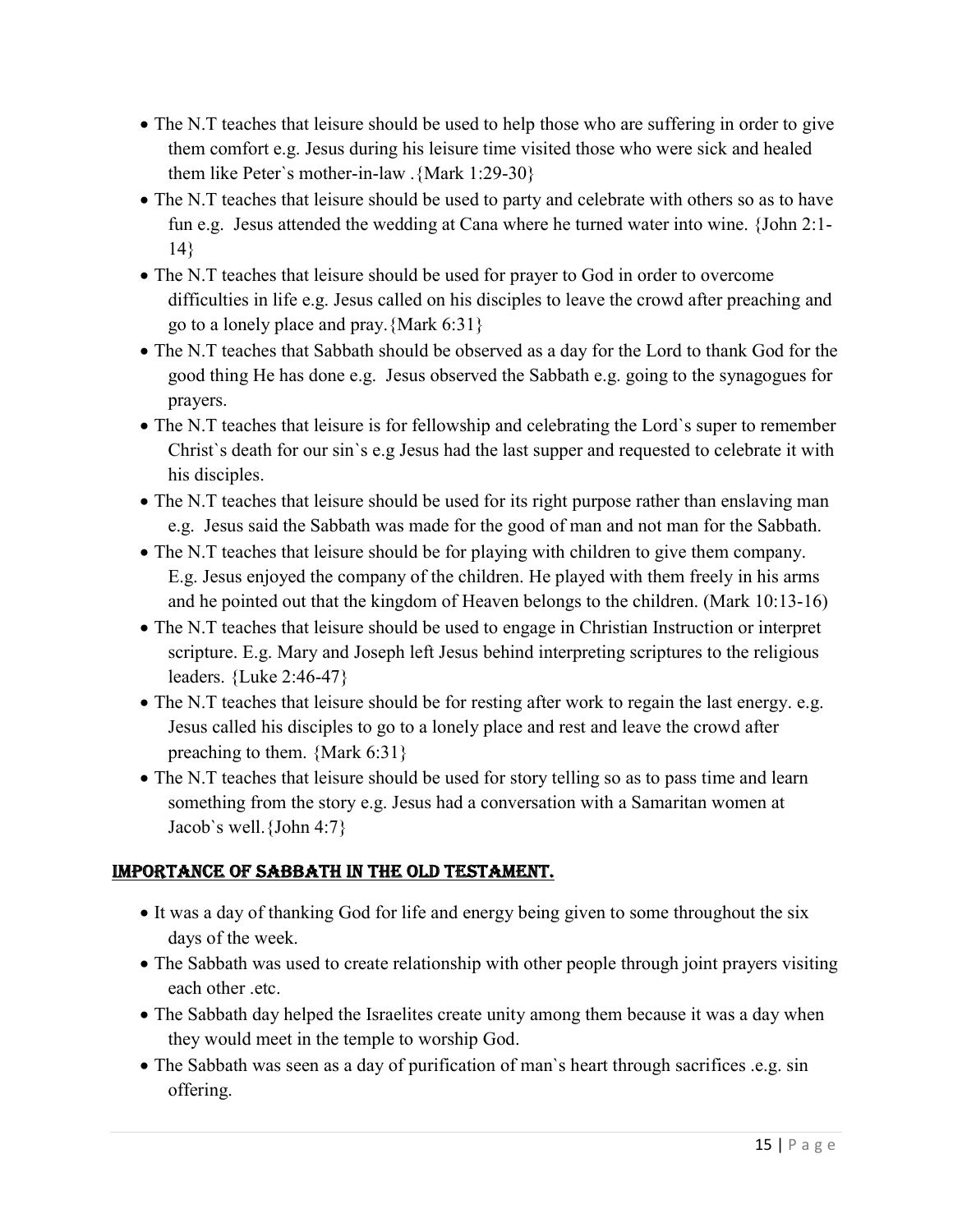- The Sabbath was an act of fact in God by keeping this day holy because it was part of the commandments God gave to the Israelites on Mt. Sinai.
- The Sabbath in the O.T helped man to rest from work.
- The Sabbath was a time of recognizing and recalling the creation of God .i.e. He created the world in 6days and rested on the  $7<sup>th</sup>$  Day {Sabbath}
- The Sabbath helped to draw people near to God through prayer and sacrifices.
- Through observing the Sabbath, man was recognized because he was created in God`s image because the Sabbath was established by God.
- The Sabbath prevented the Israelites from being greedy for material things because no work was to be done that day.

#### oRdER and fREEdom

#### JUStIcE In SocIEty.

What is Justice? {Meanings of Justice}

Justice refers to good treatment among people in community aimed at ensuring good relationship without causing injury to each other.

- Justice is associated with what is rightful, lawful and fair .e.g. in the library, children are supposed to observe silence in order to enable others concentrate on their studies.
- Justice means allowing an individual develop as a human being free from oppression and exploitation .e.g. some step mothers deny to their children which is injustice.
- Justice means provision of basic needs of life to people especially to family members .e.g. food. Clothes, shelter, care and education.
- Justice refers to helping one another to develop mentally spiritually and economically by giving jobs the un employed counseling those with problem and preaching God`s word to them.
- Justice is having respect for human right by allowing people to have their right to education, marriage and movement .e.g. in Uganda, a person above 18years is allowed to marry or get married.
- Justice is fair treatment of everyone for the good of human life e.g. in class, each student should be treated equally without discrimination, even the disabled.
- Justice means having a good relationship with others like sharing, problems and joy in society e.g. in case of a wedding for your workmate, colleagues have to contribute towards the success of the function.

#### ImpoRtancE of JUStIcE.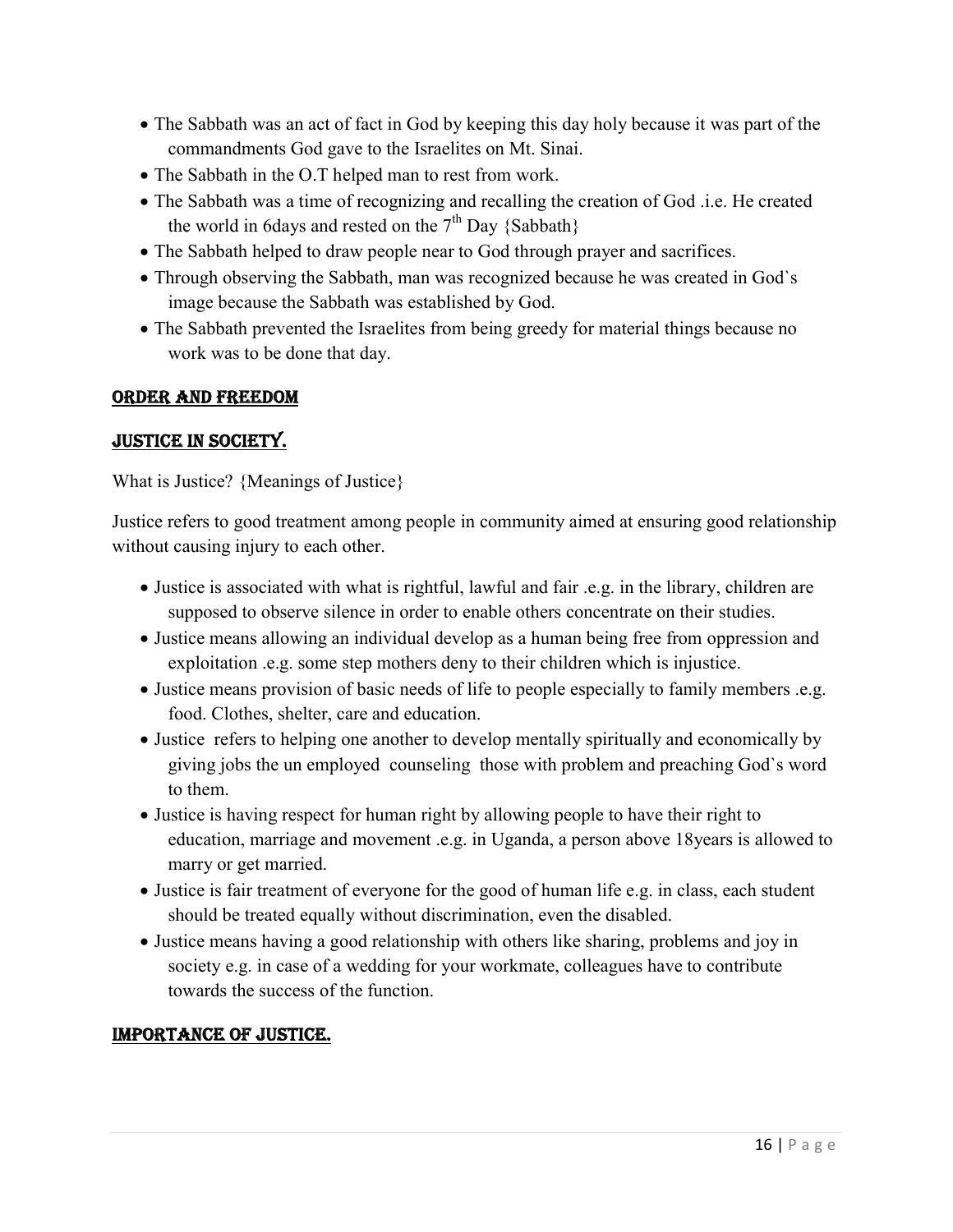- It help people in authority to give fair judgment to wrong doers in courts of law after a fair hearing of a criminal .e.g. Sebuwufu of pine car bond was sentenced to 40years of prison after killing Dona Katushabe over a car debt 9million in Uganda.
- Justice help to ensure respect for human rights .e.g. a right to eat that is why prisoners are given food and education in Luzira prison.
- Justice protects the society and enables it to develop and achieve its set goals. E.g. NEMA protects and preserves the environment by refusing people to build in the wetlands.
- Justice promotes a good relationship with God and others in society e.g. in the Ugandan constitution if you defile a person you will be imprisoned between 14 years. This has reduced on defilement cases.
- Justice controls anger and selfishness in society which is a root cause of injustice in society e.g. in Uganda children have a right to inherit 75 ‰ of their parents property and the rest goes to the mother and the heir.
- Justice enables us to live responsible lives by following law and order e.g. Drivers are meant to follow traffic lights on the road to reduce on accidents on the road.
- Justice allows equal distribution of resources which leads to balanced development eg through the national budget, government advocates for road construction in all parts of the country.
- Justice helps to maintain law and order which leads to good organization in society.
- Justice leads to good health of members in society because health services are provided sufficiently eg the government is renovating Mulago Referral Hospital to ensure good treatment of patients.
- Justice brings bout economic development in the country since there is peace and stability. Destruction of people's property is absent.
- Justice avails jobs to people and those who are qualified for them access them since bribery and corruption is eliminated.

# typES of JUStIcE.

## cULtURaL JUStIcE.

This is where members of a given tribe follow their cultural norms e.g. in Mbale all males have to circumcise as a given sign to show that they grown from childhood to adulthood.

#### mob JUStIcE.

This is a situation when a group of people take responsibility into their own hands to administer a punishment to a suspected criminal without legally handling the case.

## poLItIcaL JUStIcE.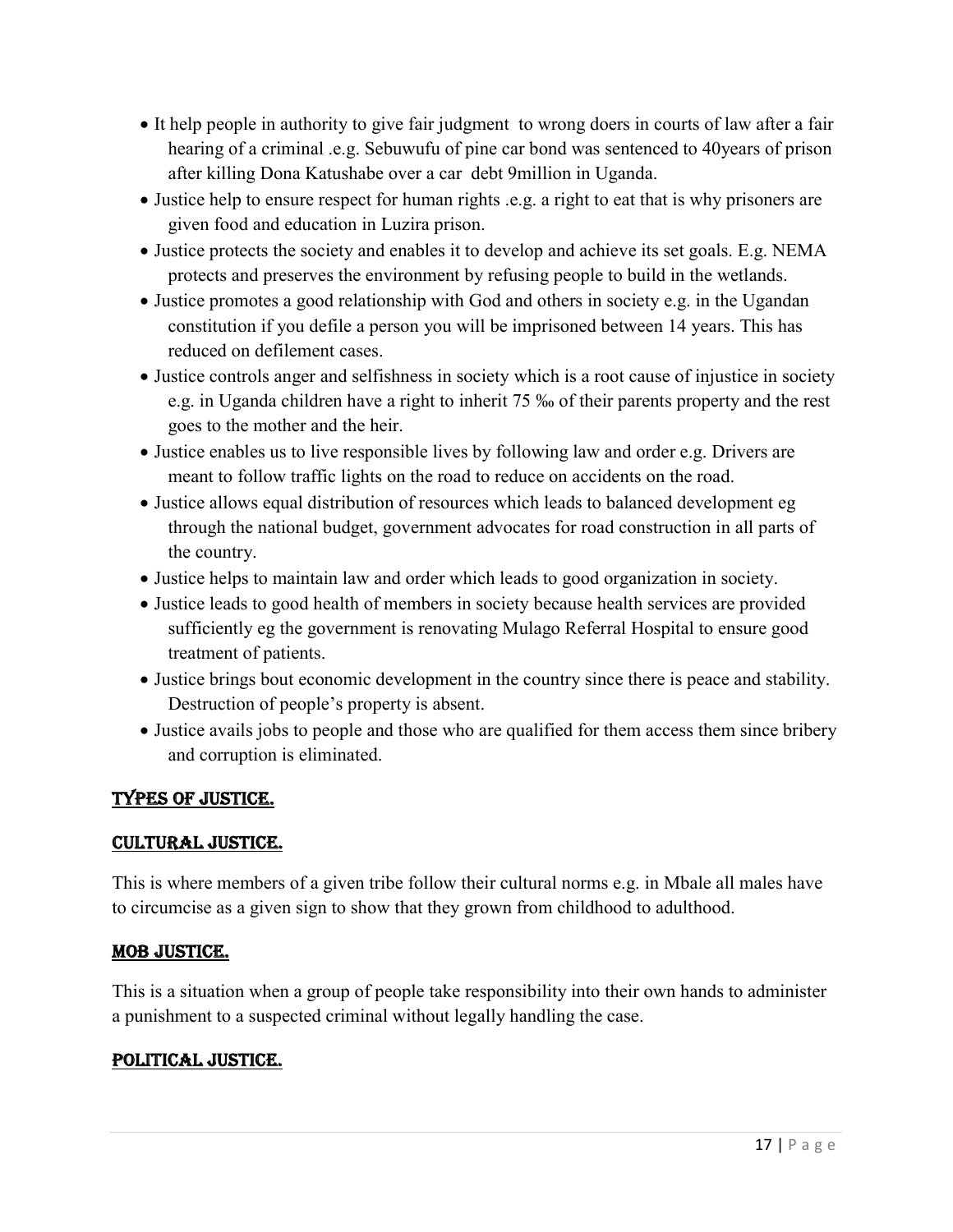This is where people are given a right to take part in politics of their society e.g. voting and being voted for as a leader in Uganda. In Uganda every person above 18 years has a right to vote and be voted for as a leader provided he has the necessary requirement.

### SocIaL JUStIcE.

This is where there is respect of one's rights without discrimination in the society according to age, race, and tribe.

#### EconomIc JUStIcE.

This is where there is equal utilization of resources by all members of the society e.g. roads and Hospitals being constructed around the country.

#### RELIgIoUS JUStIcE.

This is one's freedom to worship God as an individual without being interfered with e.g. "born again" Every 31<sup>st</sup> December people go to Nambole stadium and have end of year prayers led by Pastor Serwadda Joseph.

#### natURaL JUStIcE.

This is protection of every one's right to do what they want without to do because each person was independent of the other.

#### LEgaL JUStIcE.

This is the rule of the law of a given country where respect of the constitution is observed by closely following it.eg in Uganda according to the constitution, it says there is no presidential term limits. You can stand as many times as you can.

#### how JUStIcE IS maIntaInEd by thE govERnmEnt of Uganda.

- The government has opened rehabilitation homes for children, this has helped children to improve on their morals e.g. Naguru rehabilitation centre which has helped to rehabilitate drug addicts.
- The government has given amnesty to former rebels which has encouraged reconciliation in the country, hence promoting peace.eg the Uganda government gave the returnees of the lord' resistance Army a chance to join the UPDF forces.
- The government has gone ahead to protect the consumers from being exposed to low quality and dangerous goods e.g. the Uganda government set up Uganda National Bureau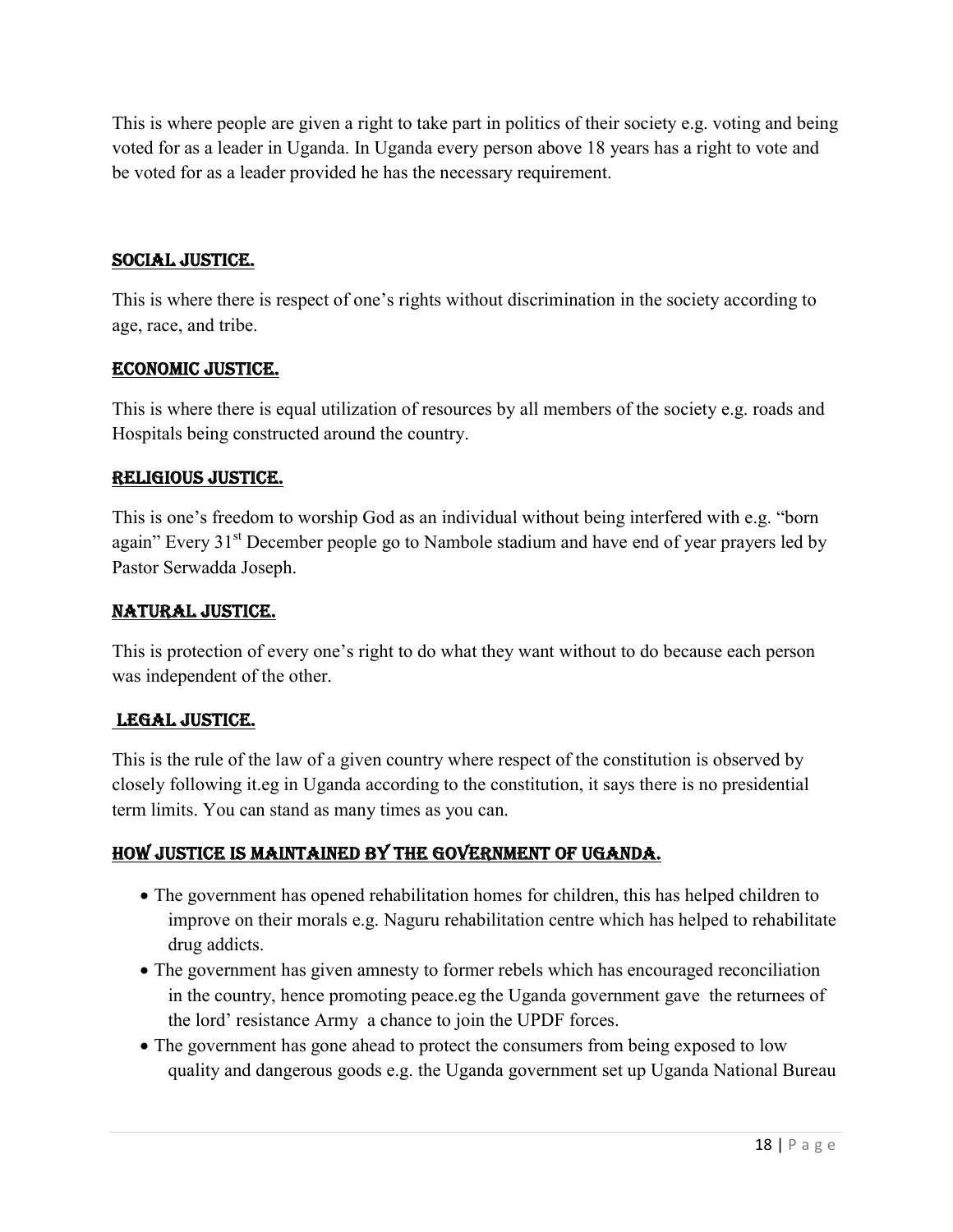of Standards (UNBS) this has helped to maintain the standard of goods in the country produced.

- The government has promoted free mass media this has made it possible for people to get access to both external and internal news.
- The government has promoted gender balance in all sectors of the economy by encouraging women to participate in development e.g. Janet Museveni minister of education, she has tried to promote quality services in the education sector.
- The government has put in place and equipped institutions to support people with disabilities like the deaf and the lame.
- The government has put in place children statute, there are laws designed to ensure that any adult protects children bad treatment e.g. laws against child labor.
- The government has put in place human rights commission; it protects people against physical abuse carries out investigations concerning people got on a wrong line. Police is equipped with different facilities in order to enable them promote peace and harmony.
- The government has also promoted constitutional government of the country.
- The 1995 constitution stand as the supreme law of Uganda upon which decisions are made. This is protecting people from unlawful casts.
- The government has promoted free education especially and Universal Primary Education {UPE} even in higher institutions own by the government A certain percentage of students are sponsored this has enabled people to different backgrounds to have access to education.

# obStacLES/SEt back In thE pRomotIon of JUStIcE.

- The Decommercialisation of justice has made it difficult for people can`t be treated fairly. The poor people can`t be able to pay the required cash may be victimized innocently in courts of law.
- The high cast of corruption and bribery has hindered the promotion of justice. Public facilities are to satisfy aims of a few individuals e.g. Godfrey Kazinda embezzled funds meant for malaria, tuberculosis from the prime minister.
- The high level of poverty among people makes it difficult for justice to be promoted .Some people commit crimes due to poor standards of living. This explains why there is an increase in the rate of theft.
- The existing level of permissiveness to commit more crimes people exploit this chance to do whatever they want without considering the bad effect of the others.
- Political instability hinders the work of officers in charge of promoting justice. The decline in carrying out duties due to the fear of losing their lives. This exposes people to a lot of injustice.
- There is too much ignorance among the people some people commit crimes without knowing. This hinders the effective ways of promoting desired injustice .e.g. step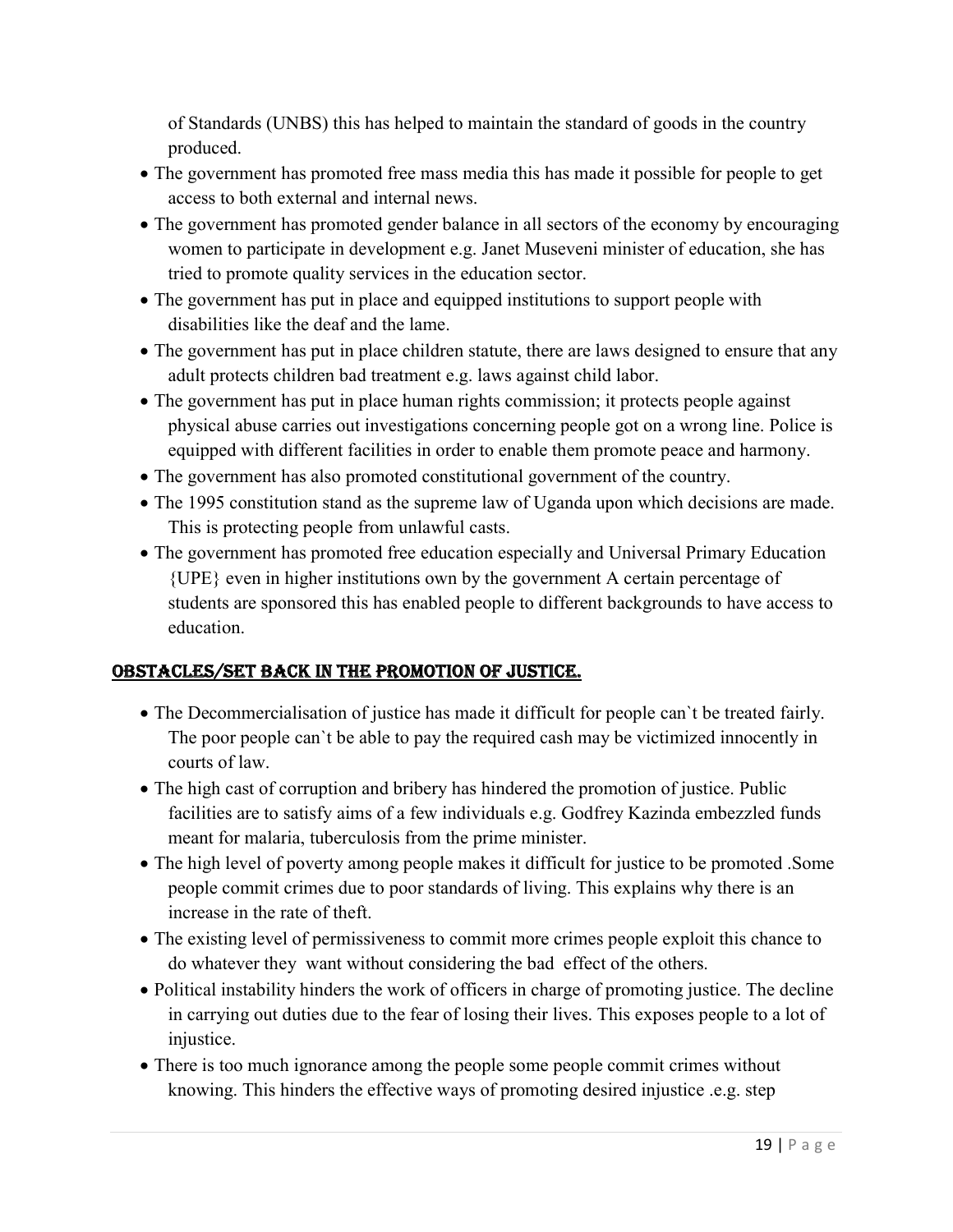mothers who deny their step children food and married people kill each other out of suspicion on grounds of adultery.

- Weakness within the state laws criminals have set free in a number of accassions. This gives them changes exploit such weaknesses and commit more crimes .e.g. there is no law against adultery in Uganda today which has increased its rate.
- Cultural rigities some traditional customs subject people injustices and the law cannot over rule them .e.g. the Sabin's of Uganda, female genital mutilation is carried out which reduces on the sexual urge of the women.
- There is a poor investigation by officers concerned. This leaves out a lot of cases of injustice s unsettled. This makes the victim to continue with their suffering.
- The few mass-media has produced materials that affect people`s morality positively .e.g. the watching of war films is responsible for the violence and hooliganism among the youth as they tend to copy what they watch.

# InJUStIcE In thE pRESEnt SItUatIon:

## 1.Child abuse:

Some children are victims of strenuous work .e.g. Hajat Aisha was burnt using a tin lamp by her step mother in Masaka, some child which makes them to get tired.

## 2.Marital unfaithfulness:

Some married people are failing to keep their vows and engage in adultery which is unfair to one partner .e.g. Had Jane Kiganda, a wife to Pastor David Kiganda of focus centre in Kisenyi, committed adultery with a chapatti seller from Nsambya Kevina zone.

There is oppression and exploitation of workers by different employer. This is being done in many ways including sexual harassment .e.g. the 3pakistan men who raped and sodomized the house girl in 2004 in Kampala.

There is bullying in different institutions such as school, The new comers are teased in many ways such as beatings at times results into death in 2000 a S.1 boy in Namilyanyo college was bullied and killed by his fellow students which brought pain to his parents.

There is murder of innocent people which has denied them to live .e.g. Lydia Draru killed concubine, Major General Kazini early in the morning with an iron bar.

Some women practice abortion which is an injustice to an unborn child since it has a right to live.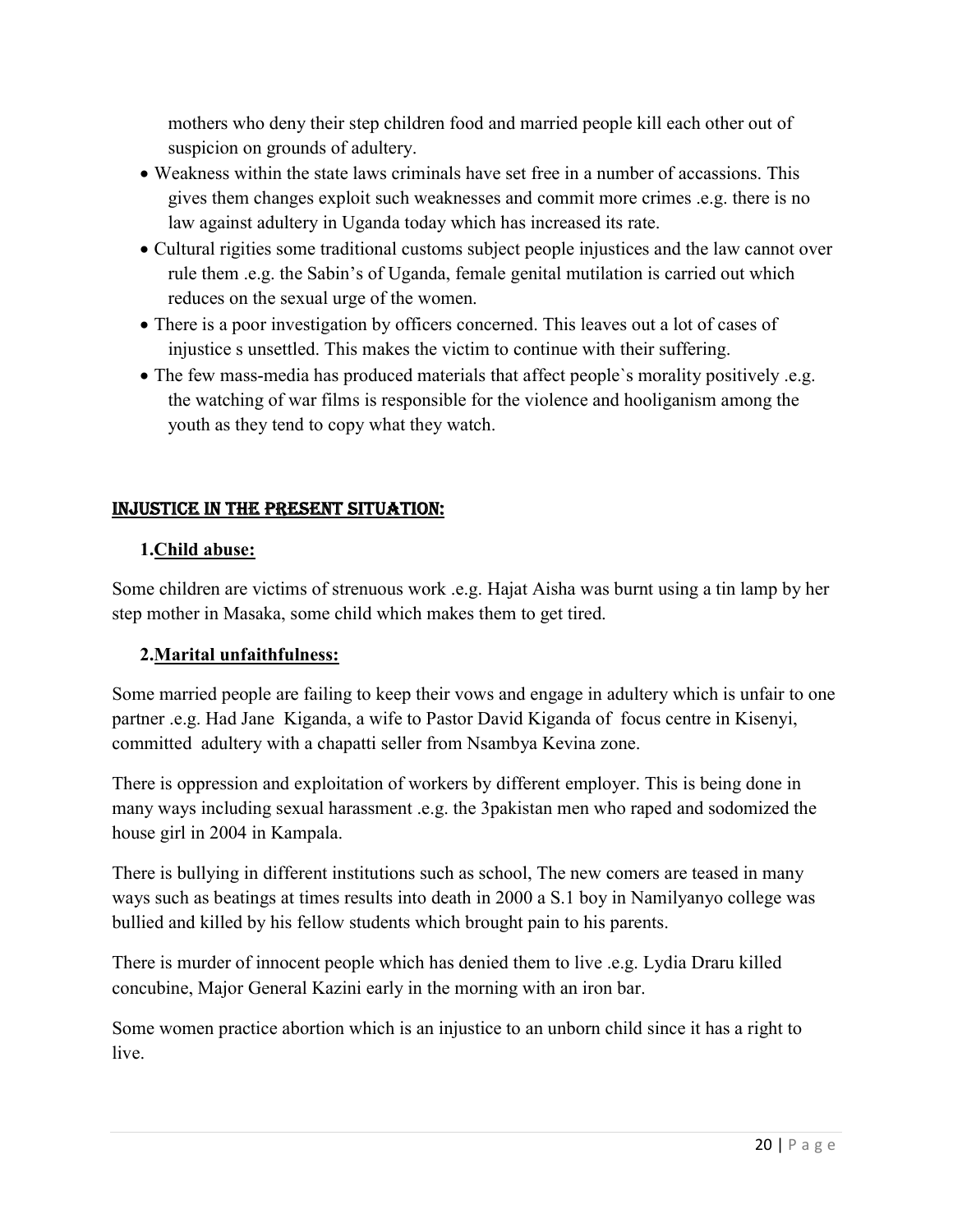There is embezzlement of funds which has led to low development of society as people use public money for their own personal /selfish gains .e.g. Hon. Byandala, Former minister of transport embezzled 24billon Uganda shillings meant for construction of Katosi-Mukono road.

Rape is an injustice because sexual satisfaction is attained without the consent of one partner. It also leads to bodily injuries and death.

Mob justice the crowd being driven by emotions tends to execute justice without following any legal procedure, this results into death of the victim.

Justice today has been commercialized. It depends on the ability to pay some cash which is an injustice to the poor who can`t pay and are innocently victimized.

There is tribalism among people which denies other people of their rights to employment since employers give job to their tribesmen even if they are less qualified.

## InJUStIcES agaInSt womEn In Uganda today:

- Some women are subjected to polygamous marriage. They are forced to share a man against their will, this denies them love, peace and sexual enjoyment.
- Some women are ever loaded with domestic activities. The men simply sit and watch a belief that such are natural beauties of women which makes them get tired.
- Some men subject women to beatings as a way of disciplining them which leads to bodily harm and a times death.
- Some men look at women as sex objects. They are simply employed to satisfy their men's needs without any hesitation.
- Some women are divorced in the society and they are not given a chance to defend themselves, therefore they become social misfits, humiliated and limit their socialization with people.
- Some women are denied family headship their position in family affairs is low. The men are considered superior and therefore give more respect.
- Some women are forced into marriage. This is because of the desire of marital material wealth benefits therefore they are treated unfairly by denying them a chance of making their own choices.
- Some women are denied a chance of inheriting their father's or husband's property incase of death this is because of the belief that all property belong to the husband meaning it`s brothers to take control.
- Domestic violence is on the increase. Men beat and even kill their wives for simples issues .e.g. Hon. Gobi Hussein murdered his wife Rehema Nasur from Mukono district as he suspected her having committed adultery.
- Women are still blamed today for barrenness and for sexually transmitted diseases which hurts them because they love children.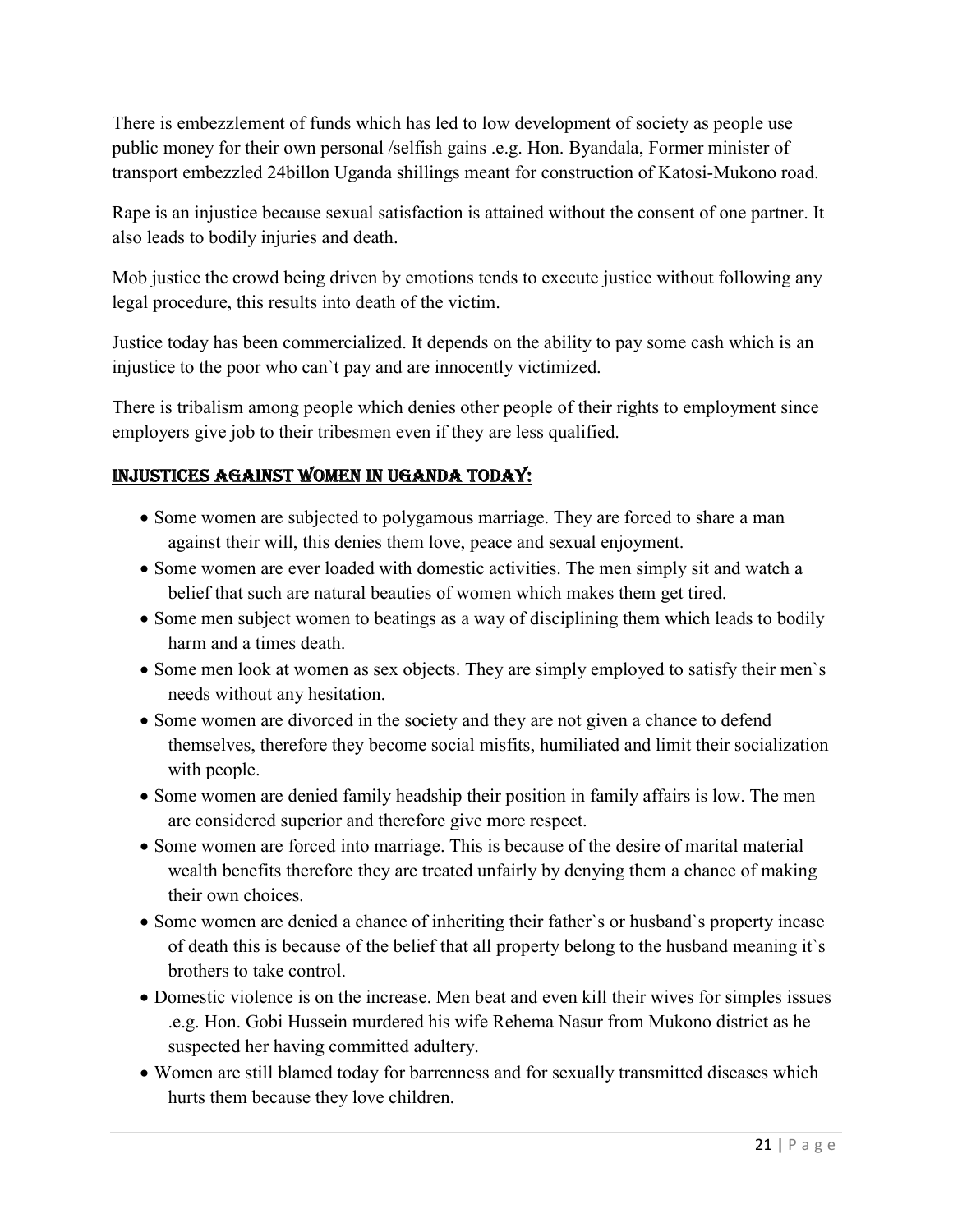- Some parents prefer educating sons to daughters. This leaves the women illiterate vendering them helpless to improve on their standards of living in future.
- In some communities inheritance of widows is still upheld. The brothers of the deceased take over the wife with a belief that is a property of the family. This humiliates the women.
- Women in some societies are still subjected to food taboos. This denies their food values and are vulnerable to diseases .e.g. in Buganda, some old women don`t treat grasshoppers, eggs, chicken deprives them of nutrients.

### chILd abUSE:

Child Abuse is the ill treatment of a child by either a parent or another adult, in Uganda children's right have been abused in the following ways;

- Some children have been defiled by mature people, they have sex with them which is an abuse because they not ready for such acts and get psychologically tortured e.g. Muwanga of Matuga defiled a 3 months old girl and was sentenced to 7 years in prison many years back.
- Some children are denied medical attention when then they fall sick. This leaves them sickly and weak which may eventually lead to death.
- Some children are aborted by their mothers; therefore such children are denied a chance to live.
- Some children are denied a chance to inherit their father's property when they pass on especially the girls .People assumes that they will get married and yet they have a right to inherit their parent's property.
- Some parents disown their children as if they are not their biological children; at times such children are chased away from their homes which expose them to suffering.
- Some parents tend to underfeed their children by giving them little food intentionally, this leaves the children weak and malnulshed
- Some children are overworked at home, they are given difficult duties. This leaves them restless.
- Many children are subjected to child labor; they are employed as housemaids in homes. This puts children at a big risk of being defiled, oppressed and exploited.
- Some children are forced to get married by their parents against their will because parents want money. This denies them a chance to enjoy their marriage.
- Some children are victims of corporal punishment even when they have committed light offences which lead to bodily harm. E.g. a grandfather in Bugiri burnt the hands of his grandson for stealing posho that had stayed overnight.
- Some children are killed or sacrificed and given to ancestral spirits as a way of pleasing them in order to become rich, e.g. Bwere in Busia sacrificed his nine year old brother because he had been deceived that he would become rich after joining illuminate.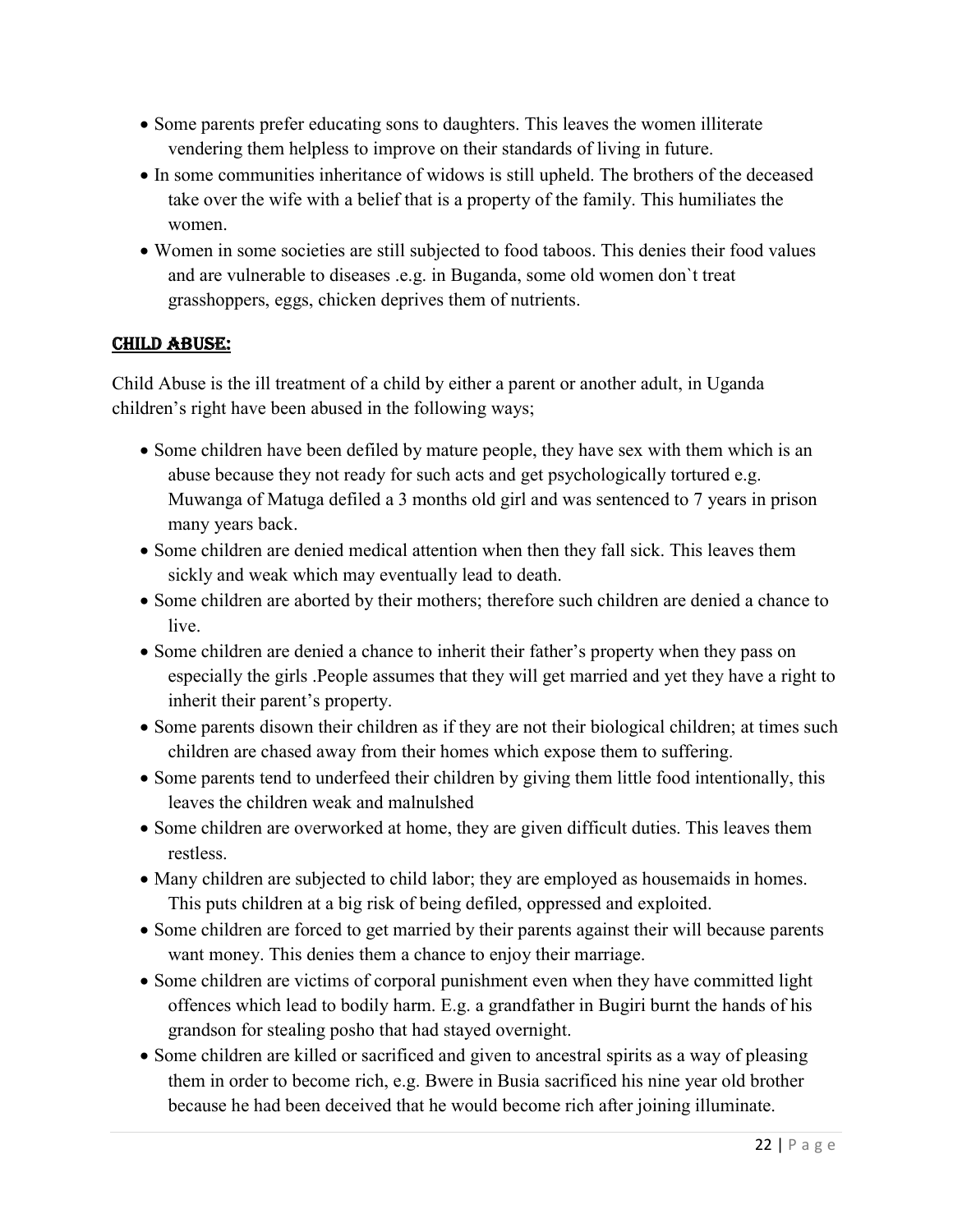There is teasing in schools by other children which inflicts torture on the children and prevents them from comprehending in class.

## WHAT ARE THE CAUSES OF BULLYING /TEASING IN SCHOOLS?

- Age differences of students, students in upper classes are older than those in lower classes. They command them to do things for them since they are much older.
- Some students want to feel greater than others; they end up bullying other students to feel respected and honored.
- Lack of strict rules and regulations against bullying. This makes students to continue bullying others since nothing is done to them.
- Some students are very stubborn; they bully others to see what will happen.
- Some students are very greedy i.e. are never satisfied with what they have and end up bullying other students by taking other students property by force.
- Students who come from poor family background where they see their parents disrespecting others and torturing others. This makes children copy and implement what they have seen.
- Some students are more favored than others by teachers; they usually take advantage of this and are left unpunished.
- Some students are very shot tempered. They commit crimes like fighting without thinking of the outcomes

## why IS bULLyIng a foRm of InJUStIcE?

- Bullying violates human rights and freedom like the right of speech which forces some students to become silent.
- It leads to death of the victim due to psychological torture and denies one a right to live, e.g. a boy who was killed in Manjas school in Mbale through electrification and was in form six.
- The student loses interest in education due to the harsh performance and leads to decline in performance.
- Bullying causes sleepless nights to new students because they fear to be attacked by old students at night.
- Bullying gives new comers a bad example. They also end up bullying new comers when they are promoted to the next class.
- Bullying leads to hatred of both the school and the individual involved in the exercise of teasing, one loses love for the school.
- Bullying leads to violence in case of revenge thus leading to various crimes like destruction of property and bodily injuries.
- Bullying creates fear among new comers, some end up hiding, missing meals, and lessons due to fear of being teased.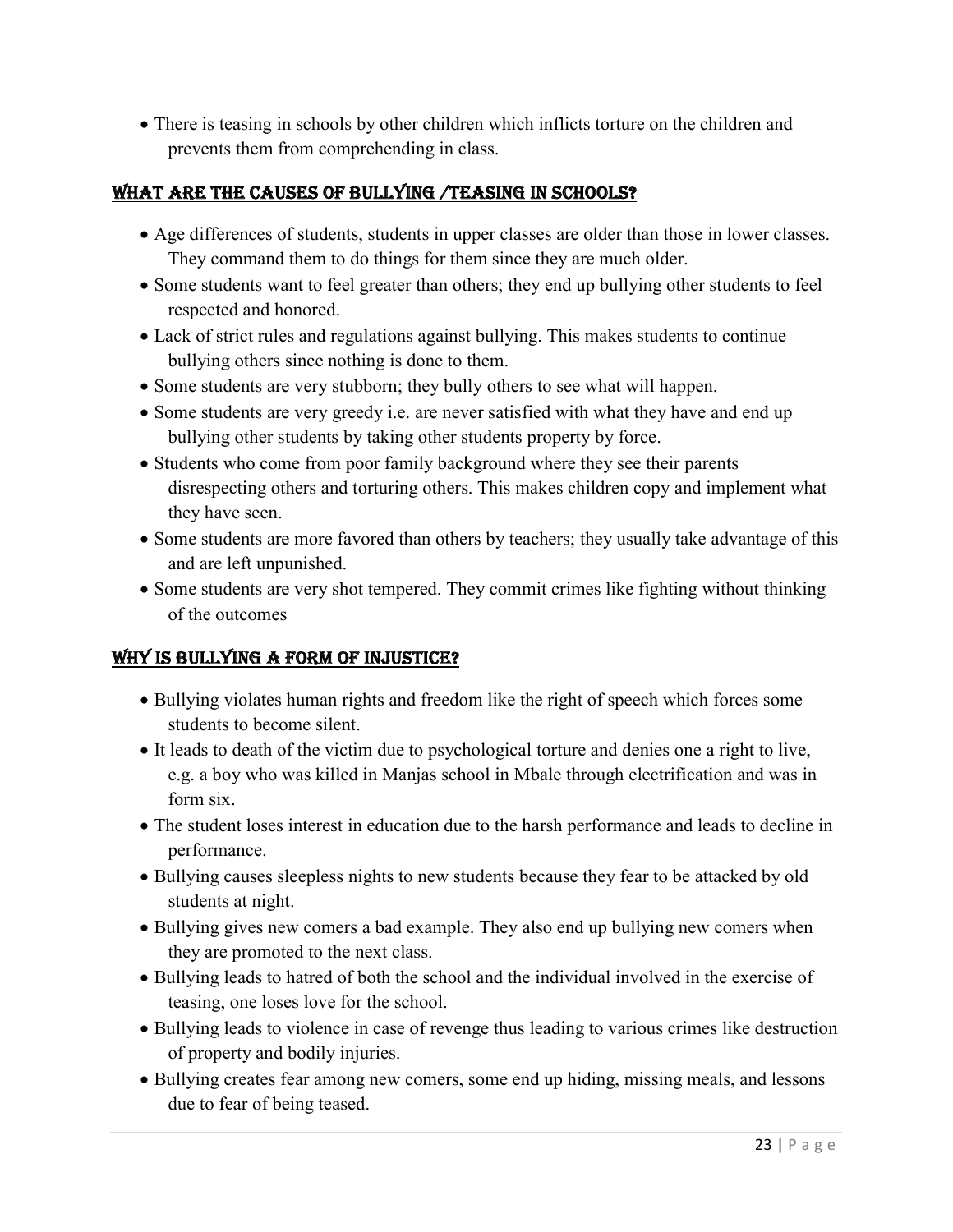- Bullying humiliates a person by creating in him a bad feeling; he no longer wants to be in society. His self esteem is tarnished.
- Bullying makes new comers to have psychological torture which makes their lives uncomfortable in a new school.
- Bullying abuses the human dignity of those being teased, they are reduced to objects of amusements

#### What can be done to control teasing in school?

#### What can be done by the school administration to control bullying?

- The school administration can put up strict rules against bullying such as expulsion of students who bully others. This is intended to show a good example to the rest of students.
- The school administration can encourage students to elect school leaders to ensure peace in school.
- The school administration can set up a disciplinary committee to give punishments to students who carry out bullying to deter other potential criminals from doing the same.
- The school administrations can carry out guidance and counseling, a trained counselor can conduct sessions with students to enable them have a better life in society especially these from poor family background.
- The school administration can provide security especially in dark corners for example security personal, this can help control teasing by stubborn students who move the whole compound.
- The school administration can treat students equally as discrimination leads to teasing especially by the favored students who know that nothing will be done to them if they teased others.
- The school administration can sensitize students about the dangers of bullying which can help them change their attitude towards revenge.
- The school administration can encourage students to elect good dormitory captain {leaders} to ensure that bullying in stopped in the dormitories where students sleep.
- The school administration can punish the bullies by caning them in front of their parents and students in order to inflict the same pen on the student as he did to his friend.

#### mob JUStIcE:

This refers to a situation where by an emotional crowd of people administers punishment to a suspected criminal without following the law.

The suspected person may be burnt stoned or stripped naked.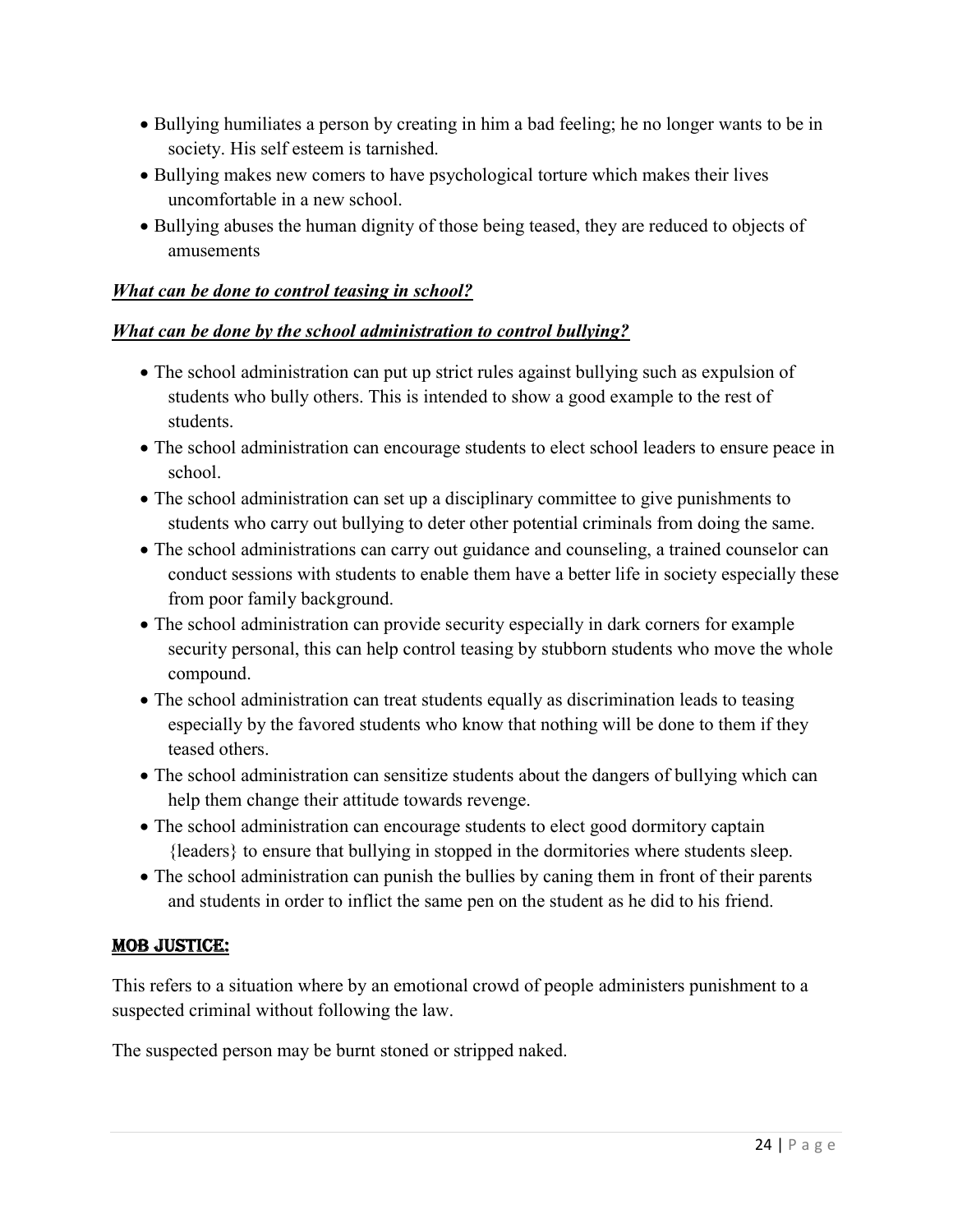#### caUSES:

- Mob justice is caused by ignorance about state laws. A suspected criminal is innocent until proved guilty.
- Mob justice is caused by corruption in courts of laws as many criminals are defended and set free which annoys people and they administer punishments by themselves.
- Idleness. An idle mind is the devils workshop; idlers can influence other people to administer a punishment for crime committed with false belief of being occupied.
- Delaying in judging cases in courts of law people are frustrated because of the delay in court so people, don`t following legal processes incase another suspect is arrested.
- Decline in religious morals. People are driven into in just actions like stoning other because they lack religious values such as forgiveness, love, kindness and patience.
- Excessive drug a base like taking opium. People acting under the influence of drug lack in proper judgment and a sense of humanity, so they take the law in their hands and punish anybody suspected to have committed an offense.
- Influence of the mass media. The mass media exposes the weakness of the government in handling criminal cases which sharpens the minds of the general public and plants aggressiveness.
- High temper of some people. Some people act unjustly even a small mistake is done because they get annoyed so easily so they punish any body suspected to be a criminal loss of respect for authority.
- People have lost respect for police officers and they carry out mob justice to intentionally show them that they are too weak to control the affairs of the community.
- Lawlessness during political instability. During political instability morals of people tend to degenerate and people behave anyway because they are frustrated with their lives so they take the laws in their hands.
- It is a preventive method of stopping more criminal activities from being committed. Punishing suspected criminals acts as a living example and warning to there that have the intension of doing the same.

## why IS mob JUStIcE an InJUStIcE / REaSonS why mob JUStIcE IS an InJUStIcE?

- It may result into death of a suspect and therefore an injustice as no one the right to end someone`s life a part from God.
- It causes permanent body injuries to the suspect. This violates the rights of the suspect of being treated fairly.
- Innocent people are punished, mob justice doesn't give one change to the suspect to defend themselves therefore being end up being punished.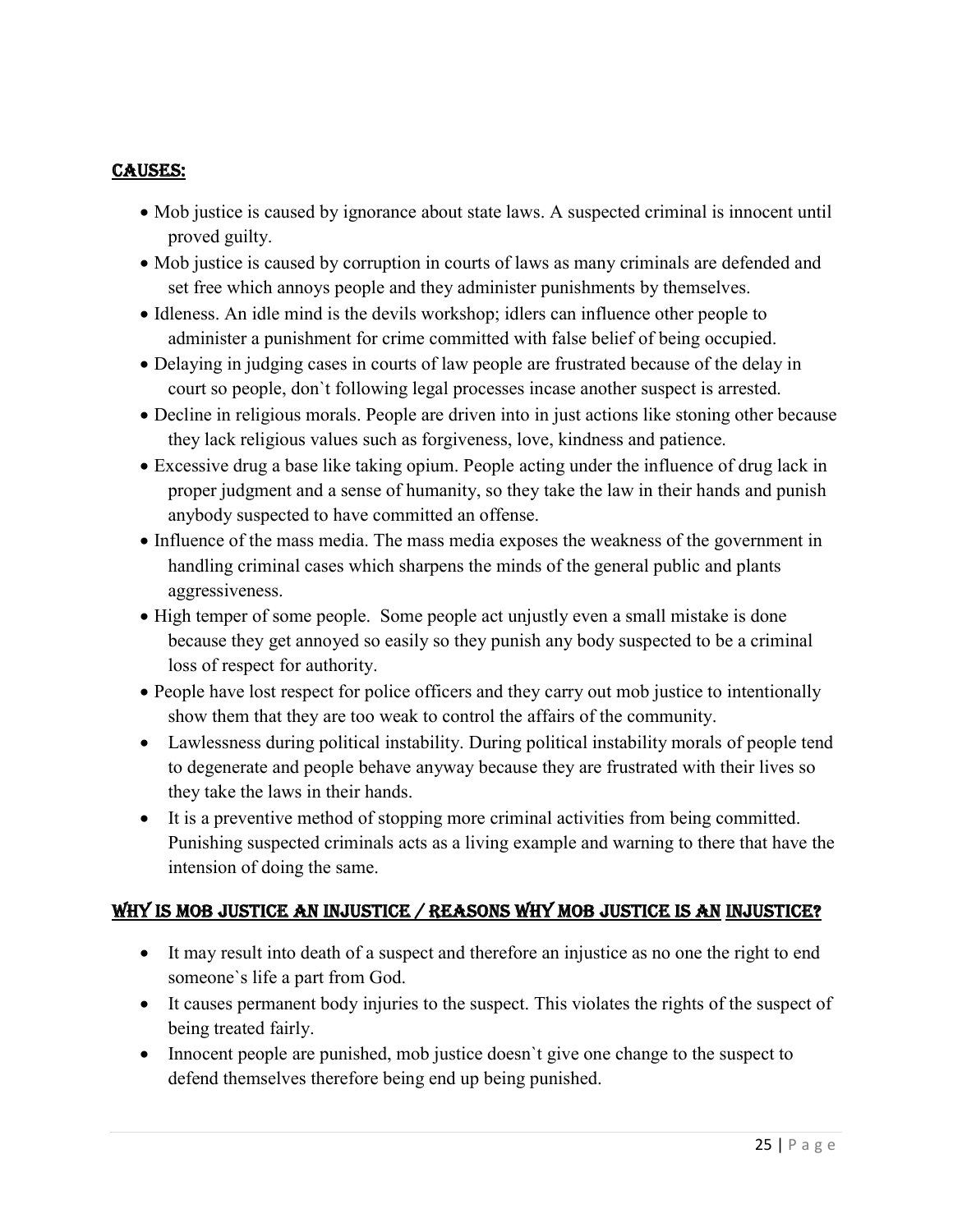- Mob justice under minds the work of judges who are officially responsible for passing judgment and punishment for a crime committed because the criminal isn`t present to them for trail.
- Mob justice destroys the evidence that the police need from the suspect especially in the event of death. This blocks the smooth carrying out of investigation.
- Mob justice humiliates the suspect publically because he / she are undressed in front of the people. This makes the suspect loose respect from the public hence making him/her a social misfit.
- Mob justice creates permanent hatred and a heart of revenge among people especially if carried out on village level. This increase in security and deprives people from happiness.
- Mob justice ignores the nature of the offense committed both minor and major offenses are given the same punishment which is unfair to who could have stolen food.
- Mob justice destroys property. People destroy the suspect proper because of anger which is unfair because at time he/her is innocent.
- Mob justice under mind authority all suspects are meant to be handed over to police courts of law other than administration person judgment.
- Mob justice is unconstitutional. According to the Ugandan constitution. Everybody is innocent until guilty proved by court people have a right to a fair hearing.

# thE EffoRt of thE chURch In fIghtIng InJUStIcE today:

- The church has built homes for the disadvantaged church children this has provided them with basic need .e.g. the protestant built Sanyu Baby's home at Mengo where orphans and poor children a provided with basic needs such as education and shelter.
- The church has always preached equality in their sermons all human beings were created in God`s image this has helped people to treat each other with respect.
- The church is extending financial assistance to people who are constrained financially this helps in reducing the level of poverty it`s problem .e.g. Centenary Bank under the Catholic church gives out loans to poor people to start small scale projects which helps them to improve on their lives.
- The church is constructing health centers and hospitals which help to treat people from diseases .e.g. Mengo hospital which is constructed by the Protestant church treats people off their diseases including eye defects.
- The church is providing employment to people of different backgrounds, this is helping to keep people from idleness, one of the root causes of injustice e.g. theft.
- The church is involved in the education of masses by building schools thus promoting literacy and eliminating illiteracy. For example, The Catholic Church constructed Uganda Martyrs' Namugongo SS which is helping to educate many students.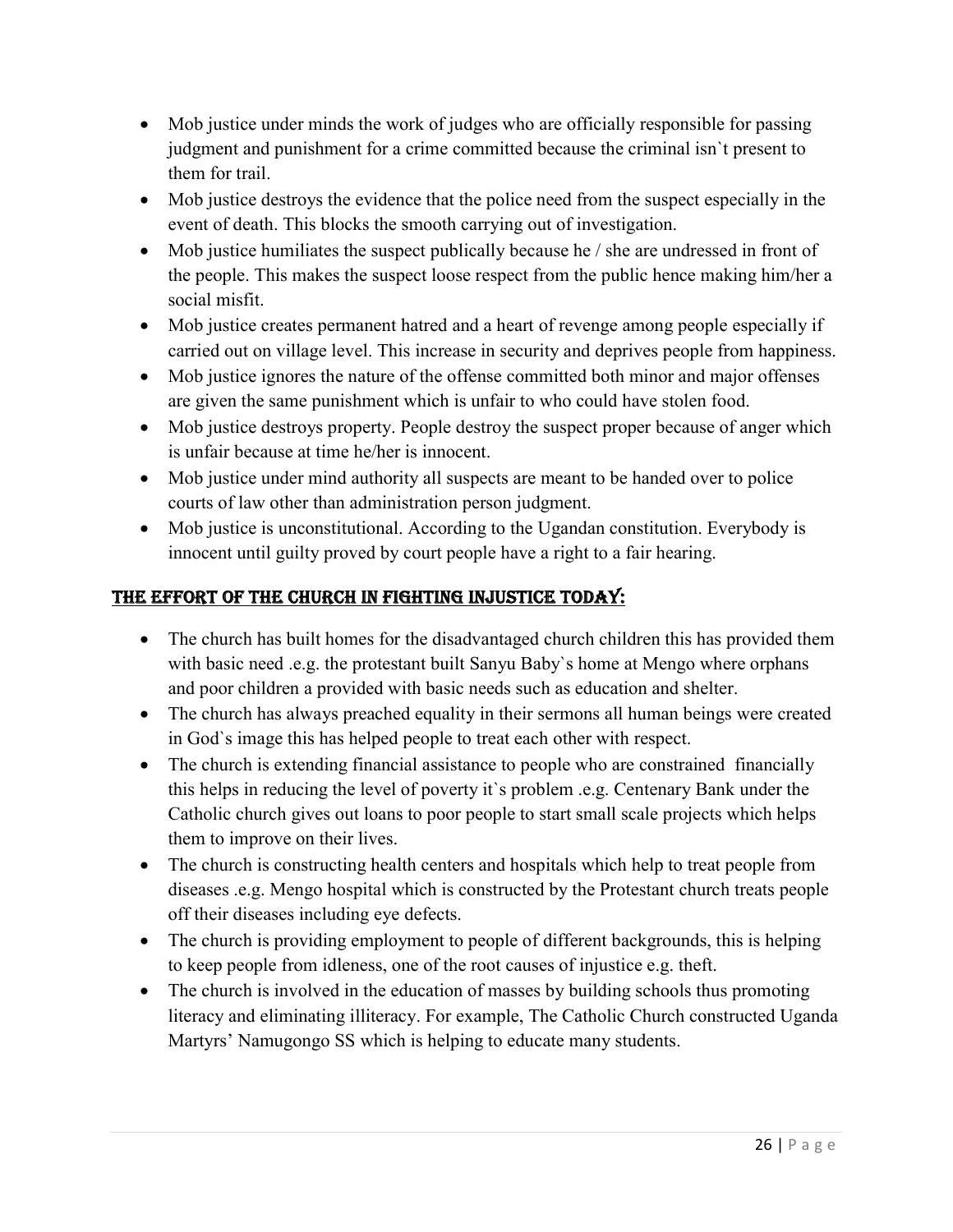- The church is providing guidance and counseling services to people with problems, this is helping to rehabilitate the lives of people who could have been subjected to injustices out of frustrations.
- The church has been holding peace talks between conflicting parties hence, resolving conflicts among them.
- The church preaches Christian values of love, forgiveness, and patience to exist among people. This is aimed at making people live together as children of God to live in peace and harmony.
- The church is uplifting the status of women through financing women's projects and allowing them to become religious leaders, this has made them gain respect in society.

# chRIStIan tEachIngS that hELp to REStoRE JUStIcE In SocIEty

- Christianity emphasizes love for one another i.e. showing concern for others.
- Christianity teaches about forgiveness and Jesus forgave the adulterous woman which enabled her to regain peace.
- The Christian teaching encourages equality for all; Jesus welcomed children, tax collectors, and sinners. This helped them to transform and they became better people.
- Christianity encourages reconciliation instead of revenge just like Jesus reconciled man to God.
- Christianity condemns injustices and advocates for fair treatment of people. For example Amos condemned the women of Samaria who were so demanding and made their husbands to oppress the poor.
- Christianity emphasizes/encourages charity work like helping the sick and poor.
- Christianity emphasizes serving others, for example Jesus served disciples by washing their feet, this gave a good example of a servant.
- Christianity encourages repentance of one's sins to people we have offended.
- Christianity calls for peace and unity amongst people to enable them live in harmony.

## JUStIcE In atS how waS JUStIcE maIntaInEd In atS?

- Africans had consideration for those in need which helped them to live a happy life. For example a hungry stranger was allowed to pick food from some one's garden provided he did not carry a lot.
- There was public confession of one's mistakes, an individual was brought in front of the public to denounce his sins, asked for forgiveness and was forgiven by the society.
- The needs of the society were supreme (came out first), they were more important than the individual interest. People aimed at satisfying the basic human needs of all members and resources were communally owned.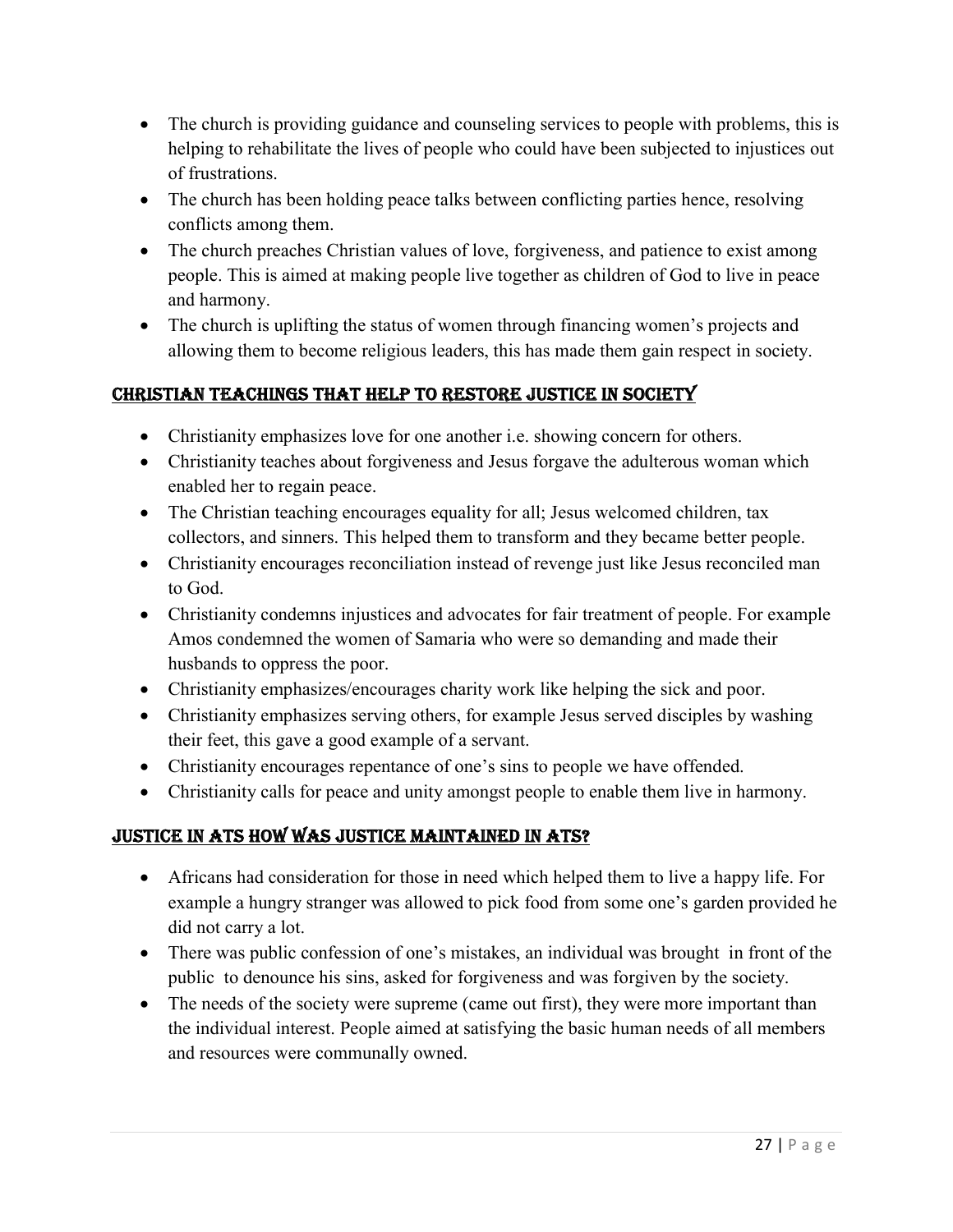- Maintaining social harmony was an important aspect of justice therefore, teamwork in every activity within the community was encouraged, and for example they carried out communal harvest.
- Orphans, widows and crippled were looked after by the relatives. They provided security to their members and basic needs. They had to be treated equally without discrimination.
- Justice was maintained through prayers and other rituals that were performed regularly to their gods to maintain good relationship between the dead and the living in order to get blessings from them.
- Justice was maintained through payment of bride wealth and dowry especially for a girl who wanted to be married off and acted as a sign of appreciation for work done. For example in Ankole among the Banyankole, the groom's family paid 100 heads of cattle to the bride's family in order to acquire a wife.
- Justice was maintained through blood pacts between families, individuals, clans and tribes. It was carried out in order to create strong bond which ensured a permanent relationship and reduced on hostility among people. For example I in Buganda, coffee beans were used "okusala Omukago" among individuals like husband and wife which lead to family stability.
- Justice was maintained through severe punishments which were given to those who broke society rules and regulations to serve as an example to the rest. For example among the Bakiga, girls got pregnant before marriage were thrown over River Kisizi by the brother t to serve as an example to the rest.
- Justice was maintained through use of local courts which was made of influential people in the community and their work. This was intended to enable them reconcile with conflicts in order to live in peace.
- Justice was maintained through compensation, a wrong doer had to pay for his/her sin as agreed. This aimed at mending relationships among people, for example among the Baganda some people were caned.

## wEaknESSES In afRIcan tRadItIonaL UndERStandIng of JUStIcE.

- In African Traditional Society, women were denied the rights to inherit their husband's property. The property was only given to the sons or to the brothers of the husband which was an injustice to them.
- In ATS children were sacrificed to thank their gods and ancestors for the good things they did when still alive, this denied children a right to live.
- In ATS widows were inherited by their husband's brothers without their consent, this made them very unhappy in the marriage.
- In ATS women were taken as sex objects, they were used to satisfy men's sexual desires against their will. This made them lose their enjoyment in marriage.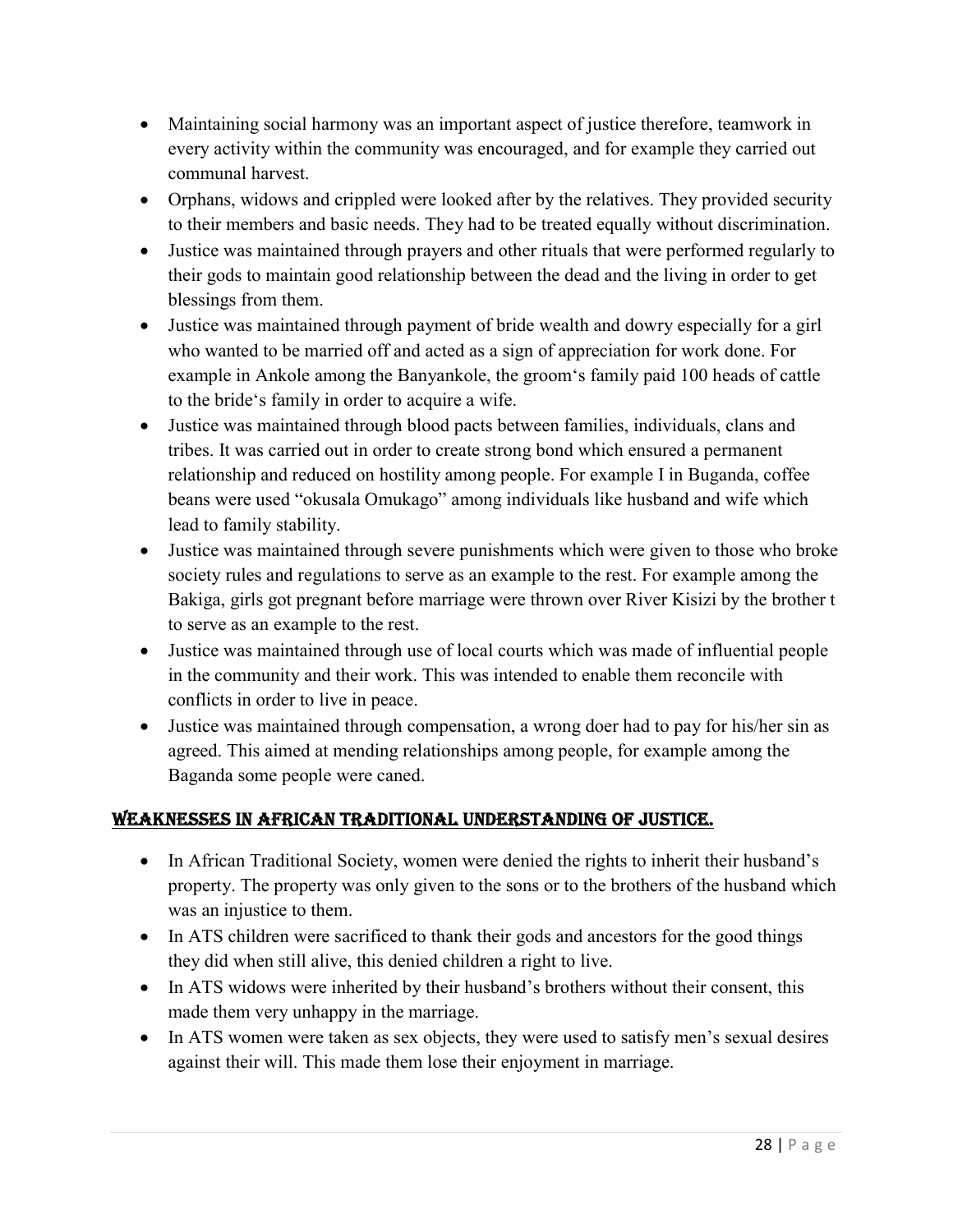- In ATS Children's rights were ignored and were denied a chance to advice or question the elders, for example among the Baganda a child who questioned the father was chased away from the family which denied them freedom to expression.
- In ATS, women were subjected to female gentile mutilation which was to reduce their sexual desire which denied them their freedom to sexual enjoyment .e.g. In Kenya among the Nandi the citruses was cut to prepare them for marriage and reduce on their sexual desire {argue}.

# InJUStIcES In atS:

- Women were taken as sex objects they were used to satisfy men sexual desires against their wish .e.g. among the Bahima a wife in a home given a loved visitor to entertain him sexually and it was called "okwarirana "and it was a sign of hospitality.
- In ATS, Women were used as beasts of burden where they did most of the work .e.g. among the Bakiga most of the men took local brew {"omuramba"}.
- In ATS, girls were forced into marriage which was against their choice and a time the men were old which denied them enjoyment in marriage.
- In ATS, widows were inherited by the brother of the deceased who was against their will. Could be they wanted to get another man.
- In ATS, Women and girl were denied a chance to inherit proper at home because they were to go away and got married which violated their right of inheriting their parents' property.
- In ATS, human sacrifices were carried out same children were sacrificed with a belief that their blood to save their society from bad events such as death. This violated their right to life.
- In ATS, children views were ignored and were denied a chance to advise or question the elders authority will denied them freedom of expression .e.g. among the Baganda a child who questioned the father would be chased away from the family they were considered to be undisciplined.
- In ATS, there was class discrimination they had the royals and the non royal classes and the royal class exploited the non royal class by overworking them since they were their subjects. This made them tired.
- In ATS, women were denied a chance of eating certain types of food this denied them proper heath because of the absence of some food .e.g. In Buganda women were denied chicken eggs, grasshoppers for fear that they would make them barren.
- In ATS, girl were subjected to female genital mutilation which was to reduce their sexual desire because they were denied sexual enjoyment .e.g. among the Nandi of Kenya the clitoris was cut in order to proper her for marriage and reduce her sexual argue.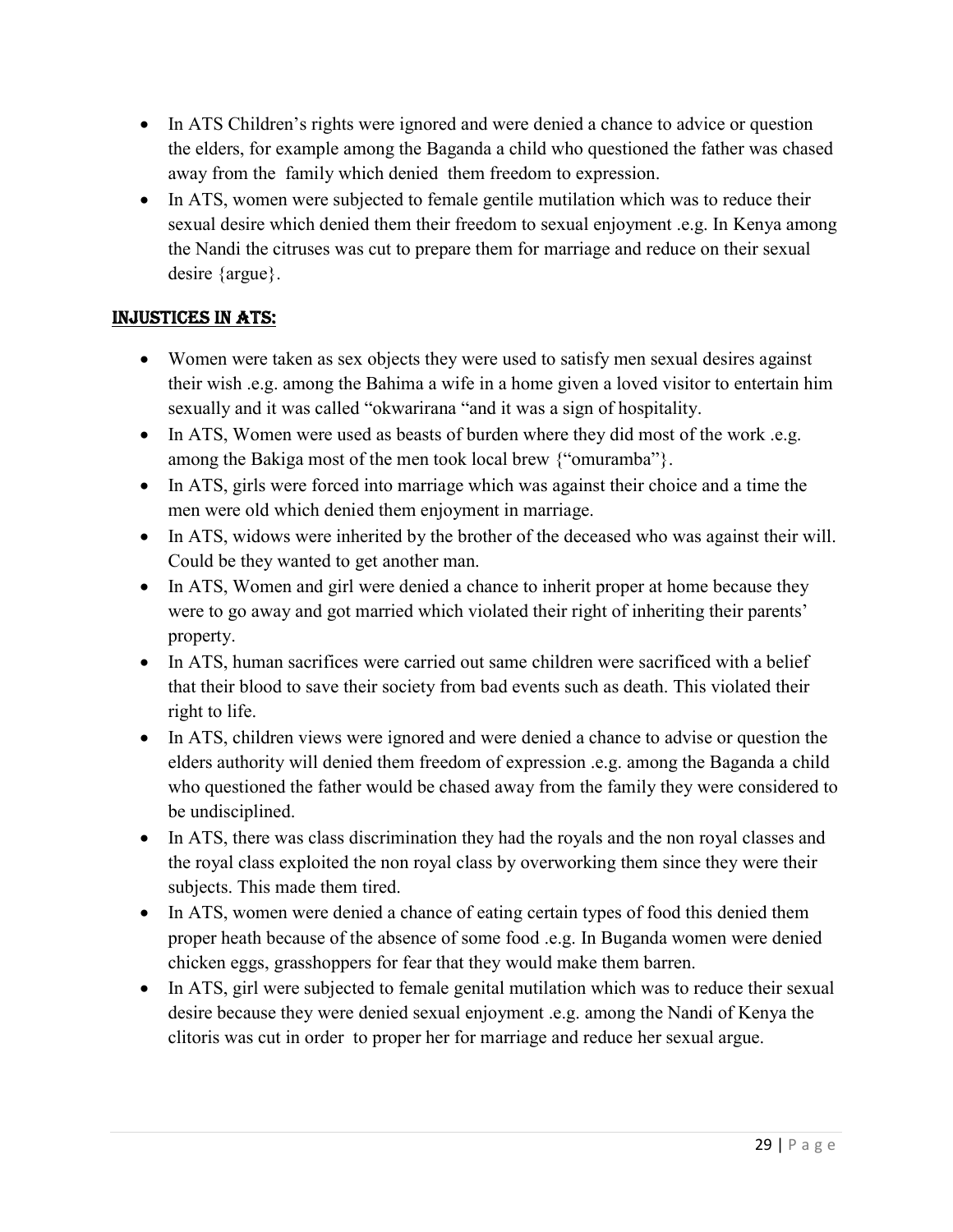- In ATS, twins were taken as a bad o men and they would be killed which denied from a chance to live .e.g. among the Ibe of southern Nigeria twins were taken to the evil forest where they were killed from.
- Traditional Africans migrated the minority group of strangers these people were not allowed to own land and intermarriage with the majority this limited their freedom.

### InJUStIcES In chURch today:

- Some church leaders have been unfaithful to their vows which they made i.e. they have sex outside marriage which leads to divorce .e.g. Pastor Bugingo of House of Prayer Ministries International is believed to have committed adultery with Susan Makula and wants to divorce his Teddy Bugingo.
- Some church leaders misinterpret God's word to their own advantages they have used the idea of offering to God {Kakande Ministers} uses holy water and holy rice and gets a lot of money from them.
- Some church leaders are hypocrites they don't practice what they preach hence serving as a bad example to the other Christians .e.g. Pastor Imelda Namutebi of Liberty Worship centre got married to another woman`s husband who had children with her.
- Some church leaders use tithe and offertory for their personal needs such as buying cars instead of using if for the benefit of other.
- Some church have institutions such as schools where they favor people of their own religion they deny jobs to people who are capable.
- In some church segregation is practiced where the front seats are reserved for the rice .i.e. the rice came late for church service and the poor people who come early are made to leave their seats for the rice.
- Some Christians are made to pay a lot of money in order to access church services such as holy matrimony praying for the sick and the dead this is a form of exploitation .e.g. All saints church Nakasero the Bride and groom have to pay money {1 million} to the church before getting married.
- Some Christians struggle for power and there is power struggle among religious leaders which leads to enmity and death a time.
- Some Christians together with their leaders have misled fellow Christians to false belief leading to death .e.g. priest Kataribabo misled people of Kanungu with a belief that Jesus was coming back in the year 2000 and when he didn`t appear he killed close to 1000 people.
- Some church leaders Condon {support} sin they distort Biblical information and support immorality for their own benefit .e.g. the former Bishop Ssenyenjo of West Buganda Diocese was denounced because he was supporting homosexuality.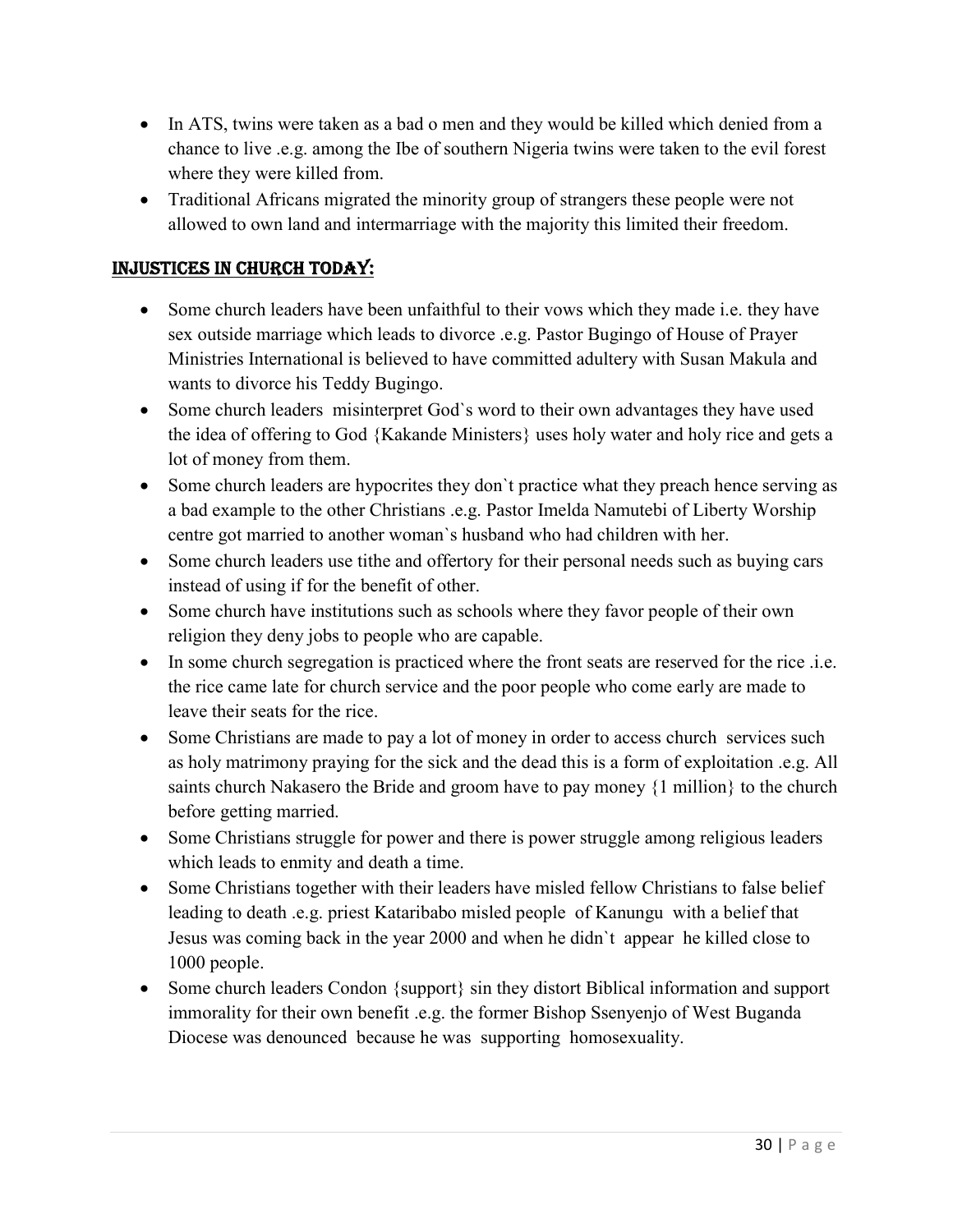#### aSSIgnmEnt:

#### what IS thE ImpoRtacE of SchooL RULES and REgULatIonS?

- They promote discipline among students since students fear punishments.
- It promotes peace among students since they know that if they disobey the school rules and regulation they will be given punishments like expulsion.
- They make the work of teachers easy since students know what to do.
- They help to keep the school in good condition since students will avoid things which lead to punishments.
- They simplify students leaders work since they will not know that the fellow students know the rules and regulation and will follow them.
- It leads to friendship among student since there is no bullying among them.
- They create a good learning environment for new comers since there are school rules and regulation about things like bullying.
- They create unity and solidarity among students since things like fighting are prohibited in school.
- They encourage students to work hard for fear to be chased from the school.
- They enable students to be morally upright as they are prohibited from practices such as lesbianism and homosexuality.

#### why do StUdEntS bREak SchooL RULES and REgULatIonS?

- Students break school rules and regulations because of pear group influence as they desire to fit in a group.
- Students break school rules and regulations because some come from poor families and end up stealing in order to get what they want.
- Students break school rules and regulations because of greed for material things so, they end up teasing and grabbing other student's property
- Students break school rules and regulations because they want to feel greater than others and they want to show that they are above the school rules since they come from influential homes.
- Some students break school rules because they are short tempered without thinking so they commit crimes like fighting without thinking of the outcome of the action.
- Some students break school rules because of age differences students in upper classes are normally older that those is lower classes so they tend to order them to do things for them since they are much older.
- Some students break school rules because of discrimination and teachers they take advantage of this knowing that they will not be punished by the teachers.
- Some students break school rules because of pride they consider themselves to be wealthy and cannot be punished.